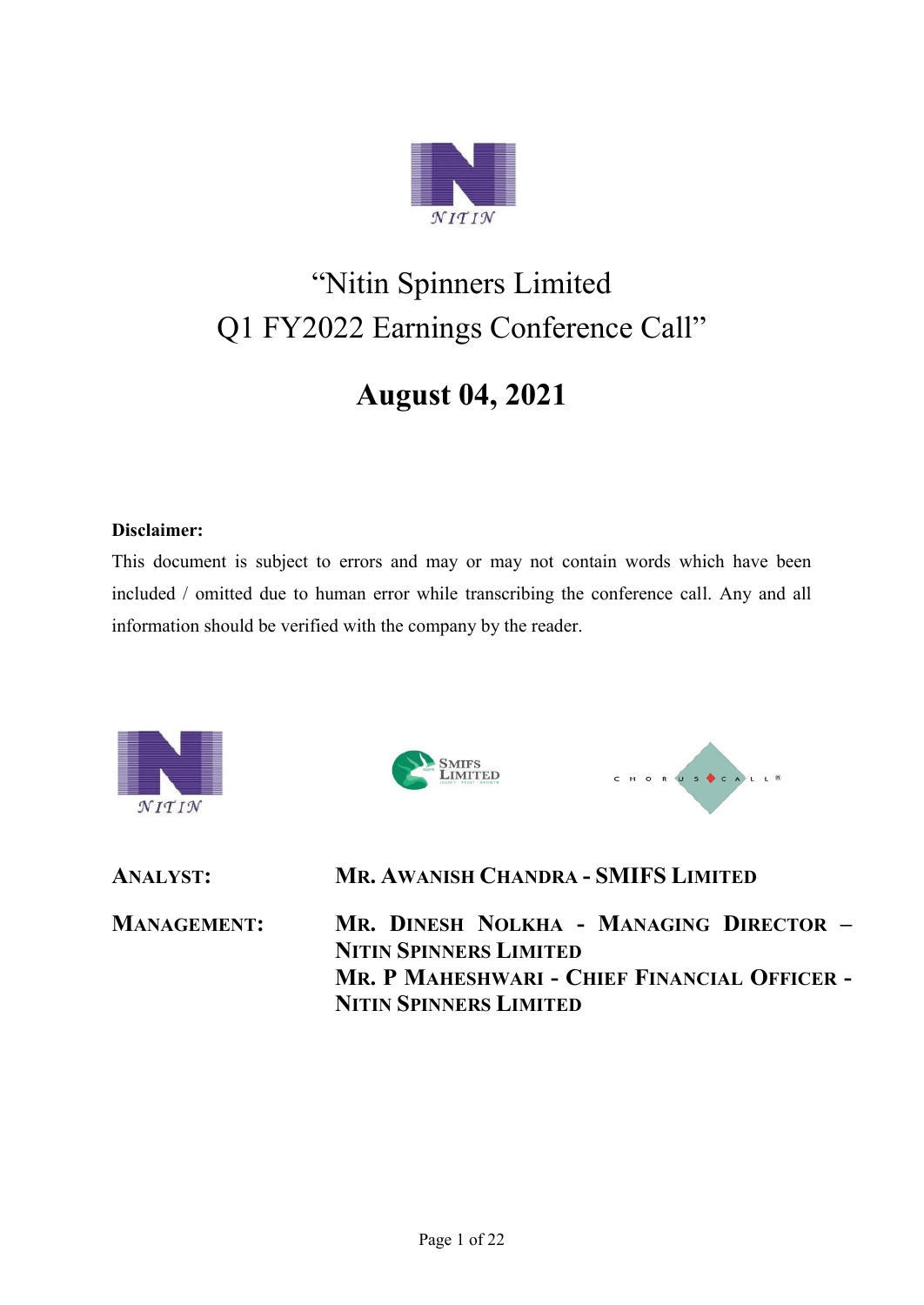

- **Moderator:** Ladies and gentlemen good day and welcome to Q1 FY2022 post results conference call of Nitin Spinners hosted by SMIFS Limited. As a reminder, all participant lines will be in the listen-only mode and there will be an opportunity for you to ask questions after the presentation concludes. Should you need assistance during the conference call, please signal an operator by pressing "\*" then "0" on your touchtone phone. Please note that this conference is being recorded. I now hand the conference over to Mr. Awanish Chandra from SMIFS Limited. Thank you and over to you Sir!
- **Awanish Chandra:** Thank you Margaret. Good afternoon everyone on behalf of SMIFS Limited. I welcome you all to Q1 FY2022 conference call of Nitin Spinners Limited. We are pleased to host the senior management of the company, today we have with us Mr. Dinesh Nolkha, Managing Director of the company and Mr. P Maheshwari, Chief Financial Officer of the company. We will start the call with initial commentary on results and then we will open the floor for Q&A. Now I hand over the call to Mr. Nolkha, Managing Director. Over to you Dinesh Sir!
- **Dinesh Nolkha:** Thank you. Good afternoon to everyone and thank you for joining us on Q1 FY2022 earning call of our company. I hope you and your dear ones are keeping well and safe in this unprecedented time. I hope you had a chance to look at our results and presentation uploaded on the stock exchanges and company's website. Along with me on call I have Mr. P. Maheshwari, Chief Financial Officer.

Let me first give you a brief about the industry and company and then Mr. Maheswari will take you through the financial highlights of the quarter gone by. During this quarter with the emergence of second wave of pandemic entire country witnessed disruption. The second wave has impacted severely the retail segment of the textile industry. Domestic activities were impacted due to lockdown imposed by the local government at multiple locations however, the industrial activities were allowed as such companies which were directly or indirectly export focused could operate at normal level. During the quarter cotton prices initially went down and then started increasing steeply due to increased global usage of cotton and then in India exports of cotton as well. Overall, the demand of cotton yarn remained good in export market which enabled us to utilize the spinning capacity in full capacity and achieve better profitability. Nitin Spinners as you are aware the leading manufacturer of cotton yarn, blended yarn, knitted fabrics and woven finished fabric. The company's leadership in cotton and blended yarn fabrics manufacturing is driven by its continuous investments in latest technologies resulting in delivering standard quality products and due to our strategic focus on product mix and large presence in international markets across 50 countries, we have delivered a strong export performance in the first quarter of this year. Despite traveling restrictions due to pandemic and lockdowns the customers have posed confidence on us and we could achieve export turnover of 76% of our revenue, which was about 50% in the last year FY2021. During the quarter we have achieved higher productivity and efficient utilization of our spinning and knitting operations however the utilization of our woven fabric division was lower as domestic demand was much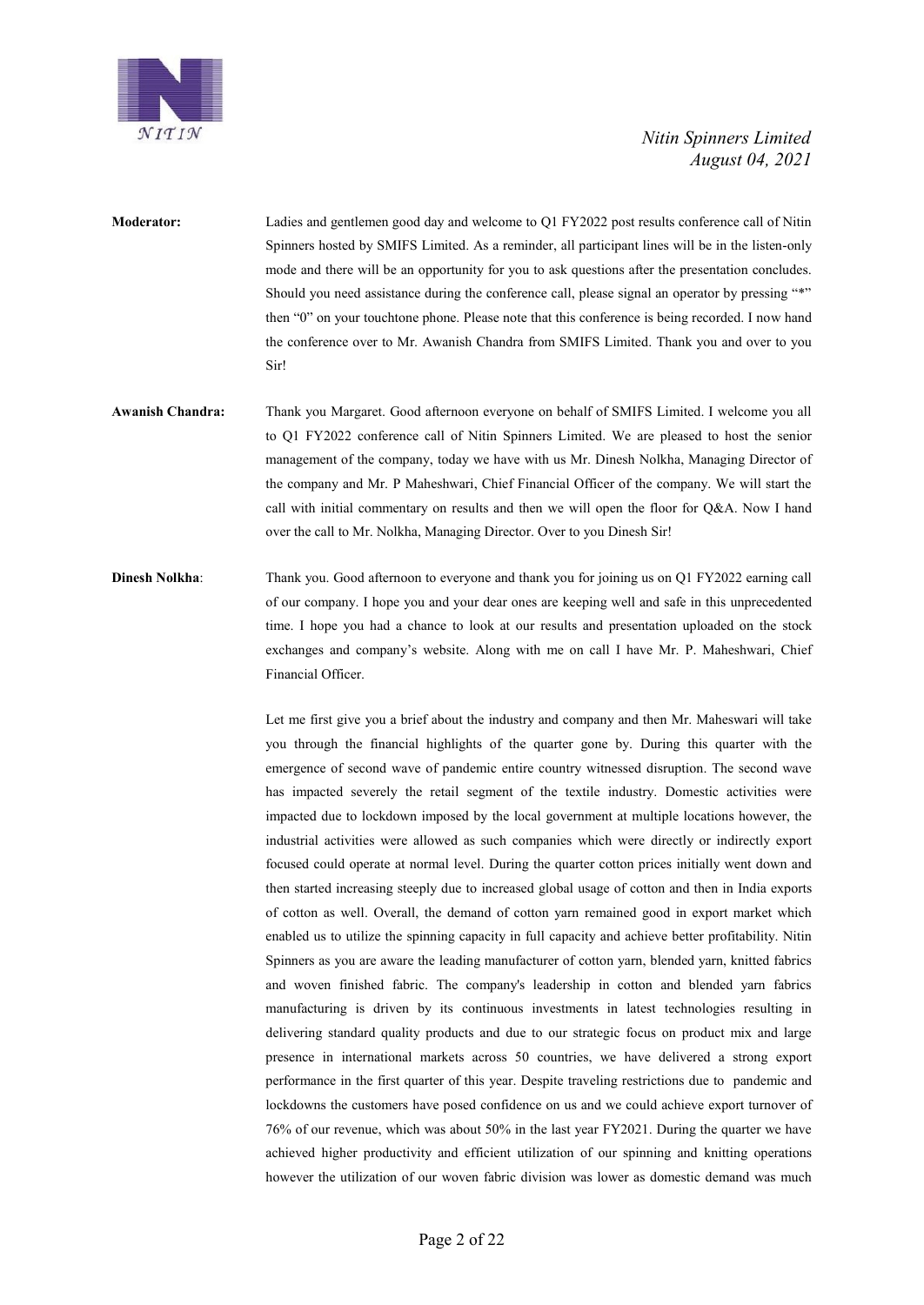

lower due to lockdown and the division is mainly catering to domestic markets however the same was offset by higher sales of yarn and more focus on increase of sustainable fibers like organic cotton, recycled cotton, other fibers like lycra blended yarn and higher finer counts with very fine varieties of extra long staple cotton. We have achieved highest level revenue and profits during the quarter and we may mention here that while analyzing the performance of the company we would request you to look at quarter-on-quarter figure as figures of last June 2020 quarter are uncomparable since the operations during that quarter were closed for about 35 days. Now I would request Mr Maheshwari to give the financial highlights for the quarter ended June 30, 2021.

**P. Maheswari:** Thank you Sir and good afternoon everyone and thank you for joining this earning call. I would like to touch upon the financial highlights from the quarter ended June 30, 2021. The revenues for Q1 FY2022 increased to Rs.554 Crores from Rs.512 Crores in Q4 FY2021 that is an increase of 8% quarter-on-quarter and year-on-year revenues were up by 153% from Rs.219 Crores in June 2020 to Rs.550 Crores in June 2021. The gross margins for this quarter stood at 48.4% as compared to 45.1% in Q4 2021, gross margins have increased due to better utilization and focus on specialty products. EBITDA for the quarter stood at Rs.129 Crores as compared to Rs.104 Crores in Q4 FY2021 and Rs.24 Crores in Q1 FY2021 that is an increase of 23% on quarter-onquarter basis, profit before tax for the quarter is Rs.93 Crores against Rs.66 Crores in Q4 2021 that is an increase of 40% quarter-on-quarter. Similarly profit after tax is Rs.60 Crores against Rs.42.86 Crores in Q4 FY2021 that is an increase of 40%. Cash earning per share for the quarter is Rs.14.63 against last quarter 11.55 and earning per share increased from Rs.7.62 in Q4 FY2021 to Rs.10.67 during the quarter.

> On the operation front the spinning capacity was fully utilized during the quarter with production of 17,790 metric tonnes, knitted fabric capacity was utilized at 90% with production of 2,000 metric tonnes and weaving fabric division production was 6.17 million meters with capacity utilization of 82% whereas finished fabric capacity was utilized to the extent of 61% with production of 4.57 million meter. That is all from my side. Now I open the floor for question and answers.

**Moderator**: Thank you very much. We will now begin the question and answer session. The first question is from the line of Gunjan Kabra, an Individual Investor. Please go ahead.

**Gunjan Kabra:** Sir thank you for the opportunity and congratulations for the good set of results so I have couple of questions so first is so how are basically cotton prices governed in India like assuming India has abundant supply and I believe some part of the cotton is only import dependent so is it our demand and supply mismatch that governs the price or is it done globally so just wanted to understand if we are the price takers or we have our own kind of a price mechanism?

**Dinesh Nolkha**: First of all to understand this particular thing here we have to look at the total output of the country and then what kind of parity it is which is also interrupted by the government of India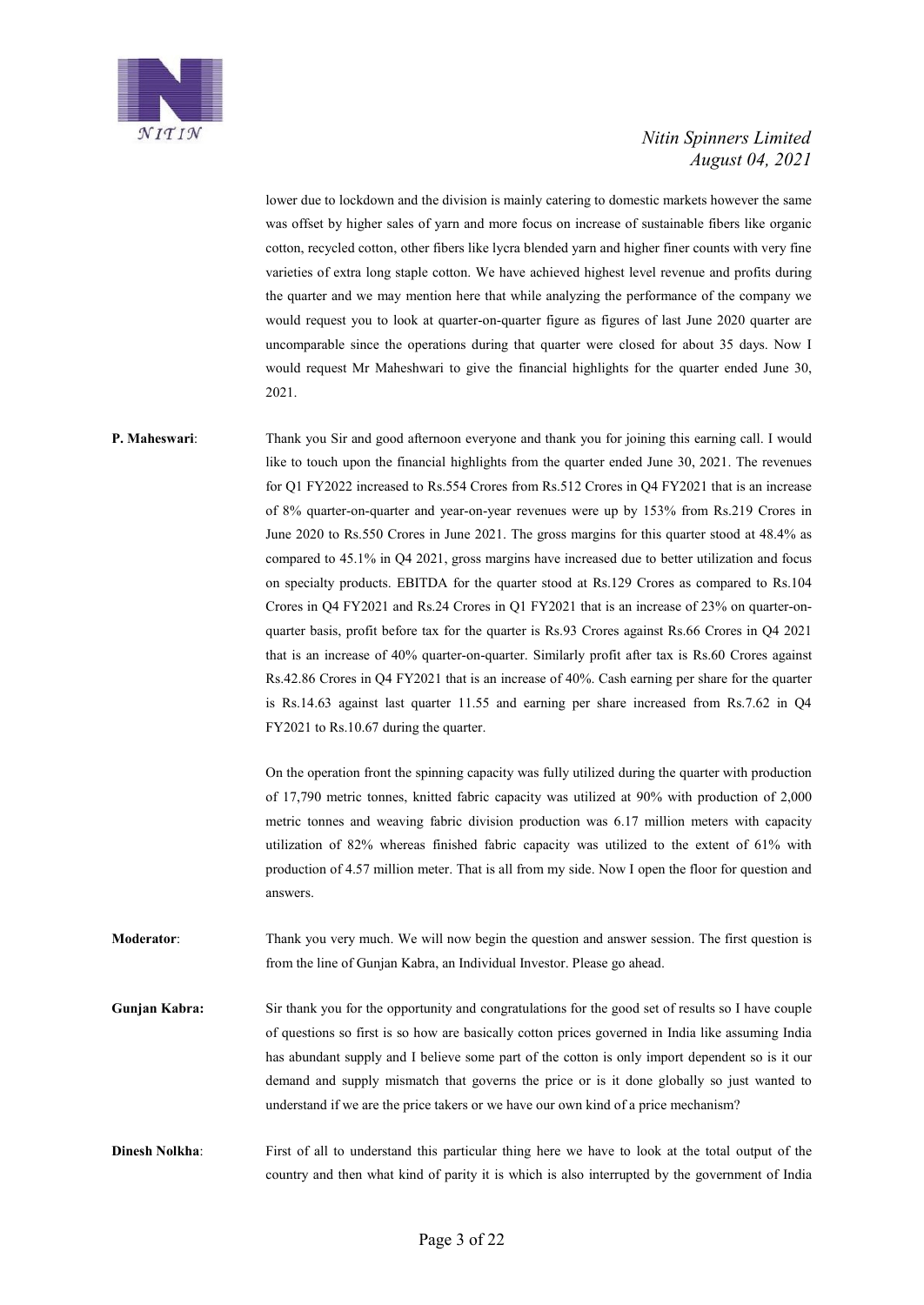

minimum support size operation. So here in India first of all the floor price is decided normally by the minimum support price that government declares every year around May or June for the next cotton crop so that we are able to grow more and more cottons, objective of the government is to remunerate the farmer's better so that is one of the base prices where it operates when the prices go down, Let us say which happened in early part of 2020 during the pandemic time so government interrupted and bought a lot of cotton so that is one part because the base price is justified so normally this price is determined on the basis of the cost of the farmers and it has nothing to do with market so this is one basic parameter which we need to look at and then comes the global prices. Normally we have Cotton outlook index which comprises of the various kinds of cotton all around the world. Also, some people look at New York futures so basically the Indian cotton prices normally are at a discount to Global prices because of the quality of cotton which we are producing so once if our prices are too low then there is always a tendency to export the cotton out of the country because we have a free trade, there is no restriction for the export of the cotton so normally the cotton is exported.so whenever, like this year our prices initially were quite low so we had exported nearly 20% of our crop out of India. Normally our supply economic dynamics at this point of time is that we require about 80% of the cotton which is sufficient for our production .So out of production of about about 36 million bales , in India the consumption is about 331 million bales, so nearly 5 million bales are normally exported out so sometimes when the prices are not to that level in the international market then this remains in India as a buffer. In the year 2019 to 2020 our prices were on a higher side so we could not export and that is why our opening stock was very high. This year prices went down substantially due to pandemic and then slowly it came back to the global level so the pricing mechanism is intermingled with the international pricing so it is not fully dependent on India.

- **Gunjan Kabra:** Okay Sir also I had a question regarding the sustainability of operating margins which stood at around 20% to 23% this time since if you can guide what factors can help us to keep our margins at this level going forward or what factors can lead to a decrease in margins and are these sustainable going forward?
- **Dinesh Nolkha**: First of all margins are a result of the supply and demand equilibrium and during this pandemic time both supply as well as demand both has been disrupted .On top of it we had a huge disruption on side of the logistics as well so to do a crystal gazing that what kind of margins it will remain going forward in long term is a bit I would say like a sort of forecasting in an area where you are not an expert. Basically we need to look at various aspects of the supply and demand which is near to us or maybe in nearby so as we can see the supply side has been disrupted by a lot of manufacturing stoppages. Lot of industry experts must have explained and I have also explained in last concall that there is a lot of manufacturing disruption happening so the supply has been reduced and that if these are not coming back at this margin level we should not expect them to come back in the near future and further this can be increased by adding more capacity, which we are not seeing in a large tune in the coming at least 6 to 12 months so that is one part. Second part is the demand part which is actually ,if you see, this has been disrupted due to lockdown and various products in the textiles, retail is not open as I said in my opening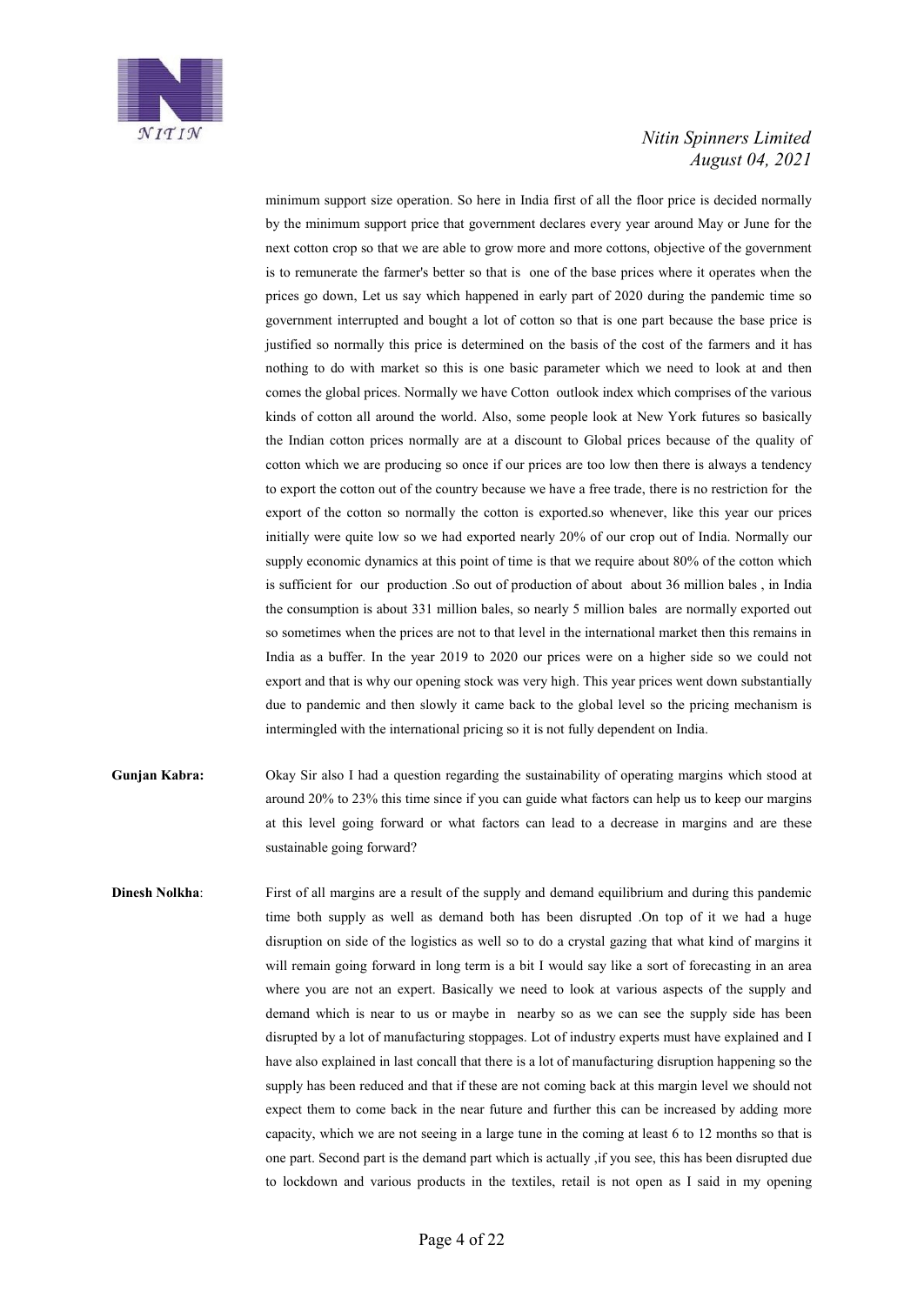

remarks that domestic retail has stopped also the retail in various parts of the world has stopped .The consumption levels are slightly below the normal requirement but in the international market, they are nearly coming back now. Recently about two to three days back a report of the advisory board is coming which has shown cotton consumption has increased by 12% from the last year. Basically I was explaining that the nearby supply and demand side we need to look at on a regular basis, demand is very robust and it is expected to go better only in coming time in the domestic market which has been deeply affected by the demand side. So we expect that this kind of margins can remain for near-term maybe one or two quarters going forward .However as you said that how we are planning to see that we have this kind of margin remaining with us, a lot of focus is now on the sustainable fibers on our side. Also in our blended yarn division and also looking at a lot of recycled products we are also looking at the organic cotton, we are also looking at various other sustainable fibers which is coming up so this kind of product profile is in very high demand internationally as well so by doing this I think we should be able to maintain some of our margins. Further lot of cost efficiencies is being done because of pandemic we got a lot of time to review our operations very minutely and we could bring down a lot of our cost which is evident in our financial results also. Our cost has been brought down in fact if we see our per employee efficiency has also improved so we are looking forward to various aspects, interest cost has also been brought down so these are the various aspects by which we think we should be able to maintain reasonable margin going forward better than what we had in the earlier years.

Gunjan Kabra: Sir like from the company point of view if you can share data regarding export like which country contributes how much to the export revenue like the major ones if you can highlight?

- **Dinesh Nolkha**: Like in total our exports are about 76% and major export to the number one country in this particular quarter was Bangladesh which was in the vicinity of around 30% then European union we did about 21% in the European union as a whole and then China was down for us we normally do about 10% but this quarter we did only 5% then Latin America had a lot of disruptions otherwise there also but still we were able to do about 7% in Latin America, USA we were doing about 7% and the African continent also we do about 7% to 8% so it is pretty well distributed .This time some concentration happened in Bangladesh which is not normal but normally we have a proper distribution and China's share actually went to Bangladesh this time.
- **Gunjan Kabra:** With expansion done in woven fabrics and other finished fabrics also so are we looking towards export market only or domestic or mix of both?
- **Dinesh Nolkha:** Primarily this woven fabric business is focused towards this domestic sales, , we have international and domestic brands both, operating in India actually so they have a lot of garmenting done in India that is eventually exported out and some is sold in India for us that is a domestic sales actually so the prime focus is on various international brands which are working in India and also on the domestic brands which are already selling in India so the focus is more domestic oriented in this. In export most of this can go since this is a fashion business, this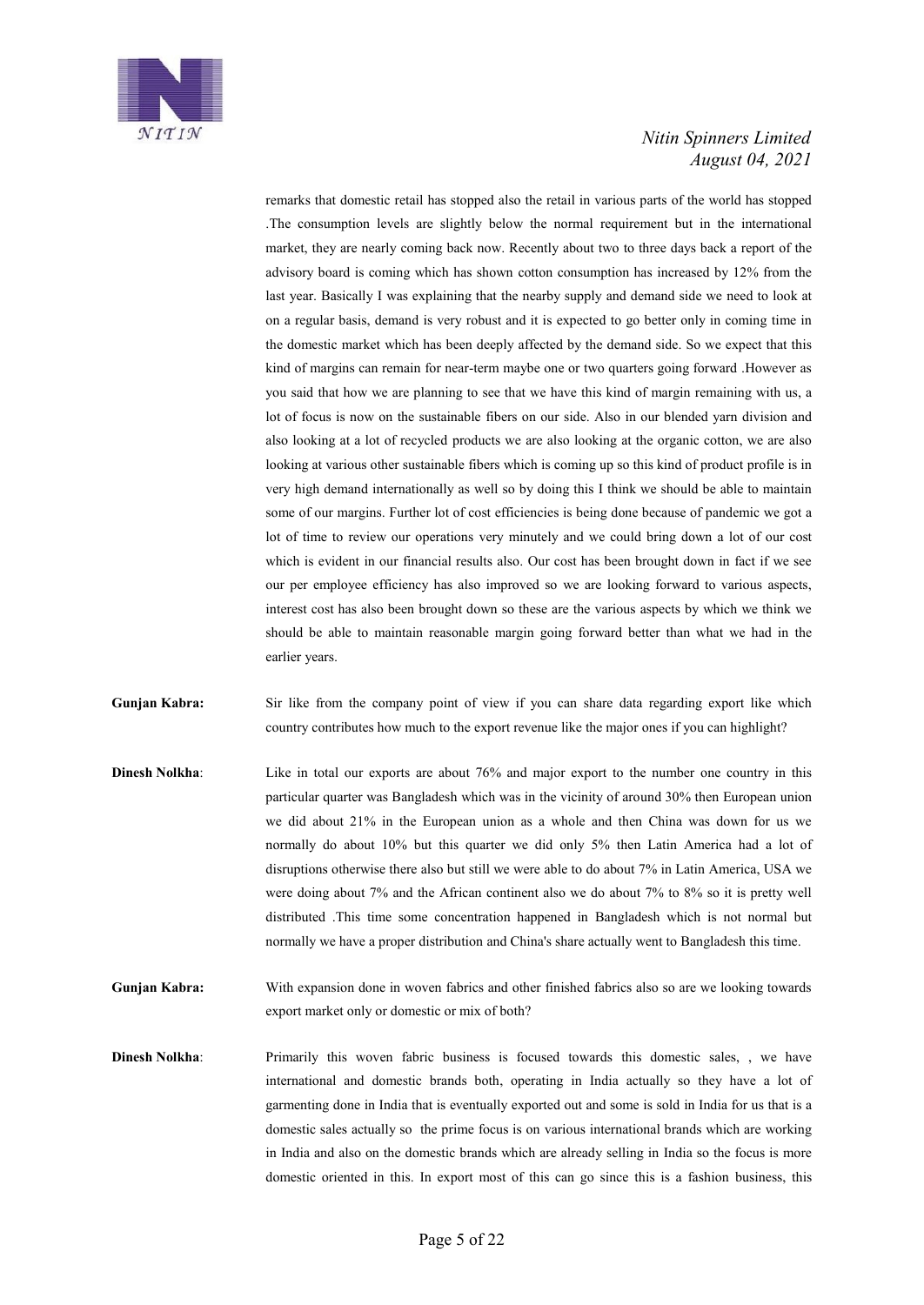

cannot go very long distance it has to be in the nearby vicinity areas likes of Sri Lanka, Vietnam, Bangladesh where the garmenting is rapid and economical as well so these are the areas that we are looking for exports otherwise more so in the domestic market.

**Gunjan Kabra:** Sir just one last question when you mentioned about the export share of different countries and now the U.S has banned Chinese cotton, so are we looking forward to any share of gains for that market, the US or what would be the share going forward if you have planned anything of such?

- **Dinesh Nolkha:** Basically U.S is buying more of fabrics and garments, we have presence there in the fabric division and the share of our fabric business is definitely increasing in that particular market since earlier they used to import lot from China but we should also note that the shift from China some of that will be taken up by Vietnam and Bangladesh as well so from our side we are trying to increase our share this share if we go back to two years back the share used to be about 3% and it has now increased to about 7% and going forward, we are further trying to increase it.
- **Moderator:** Thank you. The next question is from the line of Ravi Sundaram from Sundaram Investment. Please go ahead.
- **Ravi Sundaram:** I have two questions, first question is now what are our plans on debt management and now we have been having a couple of good quarters and we expect a couple of more good quarters are we looking at bring down debt or are we looking at reinvesting to increase our capex?
- **Dinesh Nolkha**: First of all at this point of time, we are looking to pay down our debt substantially, our debt in totality including our working capital was about Rs.960 Crores at the beginning of this year and we are fast forwarding some of our repayments so we expect normally in normal terms our repayments are about Rs.120 Crores to Rs.130 Crores every year but we expect that this year we will bring down our debts by about Rs.240 Crores to Rs.250 Crores.
- **Ravi Sundaram**: My second question is from the capacity addition that you have mentioned due to the debottlenecking in the investor presentation so I think 4% is coming up due to this debottlenecking so in second quarter , would this be getting commissioned or commercialized?
- **Dinesh Nolkha**: We are just on the verge of starting it up some part is under trial run and within this month of August, we should be operationally fully.
- **Ravi Sundaram**: Okay so one last question now Q1 had some disruptions because of the lockdown in the domestic market now in Q2 we do not have that so would we have a better Q2 because we have now domestic consumption also coming in and what was the capacity utilization like in Q1?
- **Dinesh Nolkha:** Like in Q2 definitely our capacity utilization has improved, we have beginning of course we are running full stream so that there is not major scope except on this part the debottlenecking which we are doing so that some part will come up in this quarter but for our woven fabric division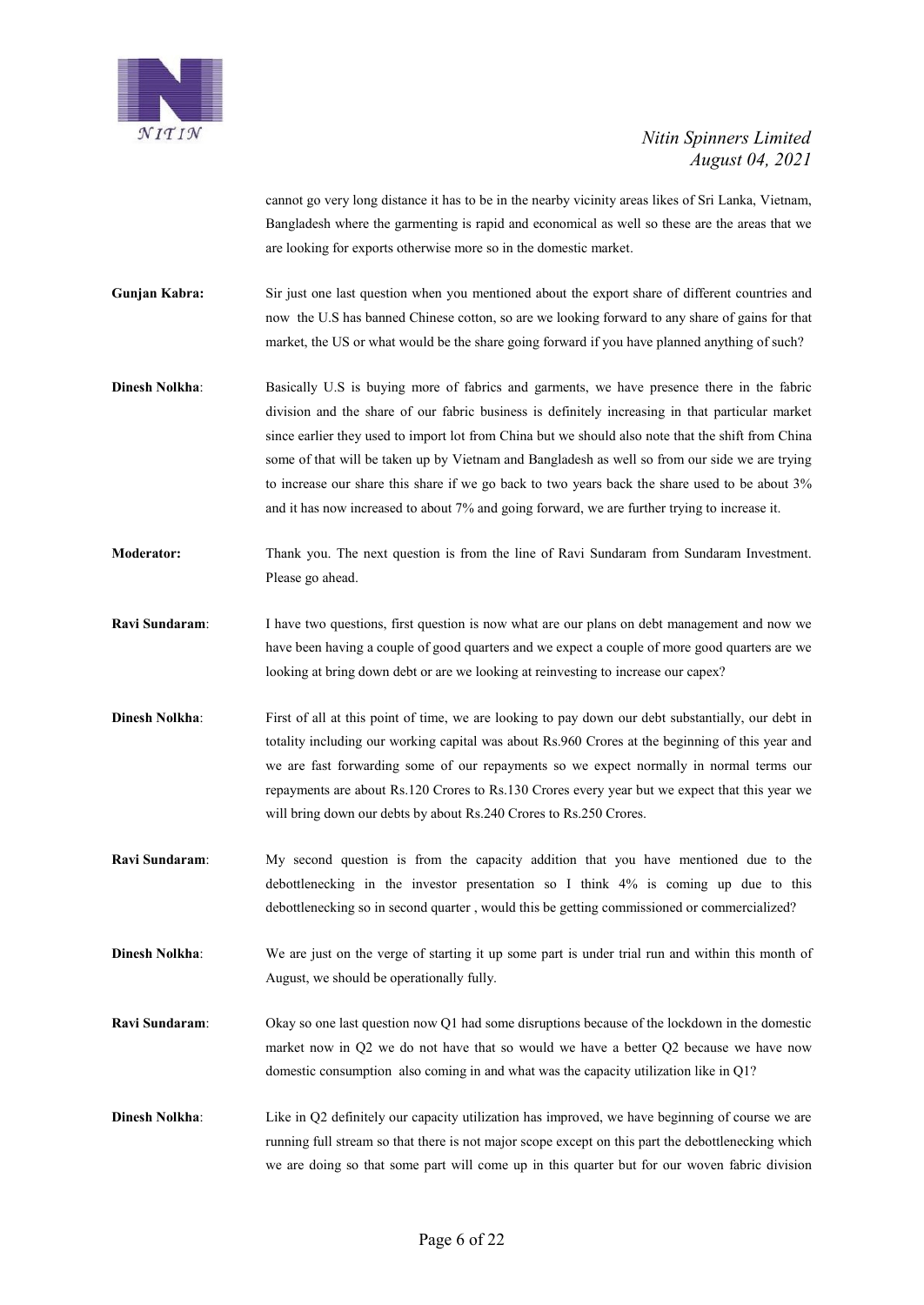

utilization has improved definitely we expect better utilization in weaving and also in the processing side. Major issue which is there today is that once the markets are opening the retail side is still not picked up very well, we are seeing some demand coming up but most of the demand is being people are very scared of the third wave, they place the orders, intention is to take the thing but when it comes to delivery they just want to watch for the third wave that is even in the first quarter we had very good order books still we have very good order book on our fabric side but the deliveries are getting delayed due to this issue So, if God willing if we do not have any third wave during this quarter our performance will be definitely better.

- **Moderator**: Thank you. The next question is from the line of Naresh Katariya from Money Curves. Please go ahead.
- **Naresh Katariya**: My question is regarding the duty benefit on the RoDTEP, the benefit for exports for our yarn has that been considered is there anything positional we have considered and if not, what should we expect as the kind of benefit which will come to us for our export sales?
- **Dinesh Nolkha:** First of all we have not considered any RoDTEP, we are not accounted for it in fact we have not accounted for any MEIS benefits also of last year which is not received by us so that is purely on the basis when it will be announced and accrued to us so then only we will account for it .But as far as what we should be considering there for last four to five months through our industry associations we have been talking with various authorities and also presenting our case for the various duties and especially cotton yarn being a produce which is being done from agriculture products where a lot of mandi taxes, state taxes, levies are being imposed, we expect a reasonable amount of benefit coming to us. This could be anywhere in the range of 1% to 2% so let us hope for the best. We have been hearing that ministry is going to announce this within this month itself.
- **Naresh Katariya**: Sure and my second question was that you had relatively less sales in fabrics knitted or woven, could that part have been shifted to exports or we cannot do it at short notice?
- **Dinesh Nolkha:** In the knitted fabric business we had shifted the capacity towards exports as we are in the knitted fabric business for the last 18-19 years so we have very good market intelligence available as well as we have customers around the world so we can and the same thing with yarn but in woven fabric business we are comparatively new and unfortunately for us that once we commissioned this plant, it was just in the beginning of 2020 and the pandemic hit. We could not develop our export market to the level which we have in our yarn and knitted fabric so we had to depend on our domestic fabric market. However, looking going forward we are also trying to diversify our products in the export market as well.
- **Naresh Katariya**: Got it thanks a lot Sir. My last point is on this we are hearing a lot of container shortage for exports, are we experiencing anything or I think we have come to terms and we are efficiently managing, is it affecting our export business at all?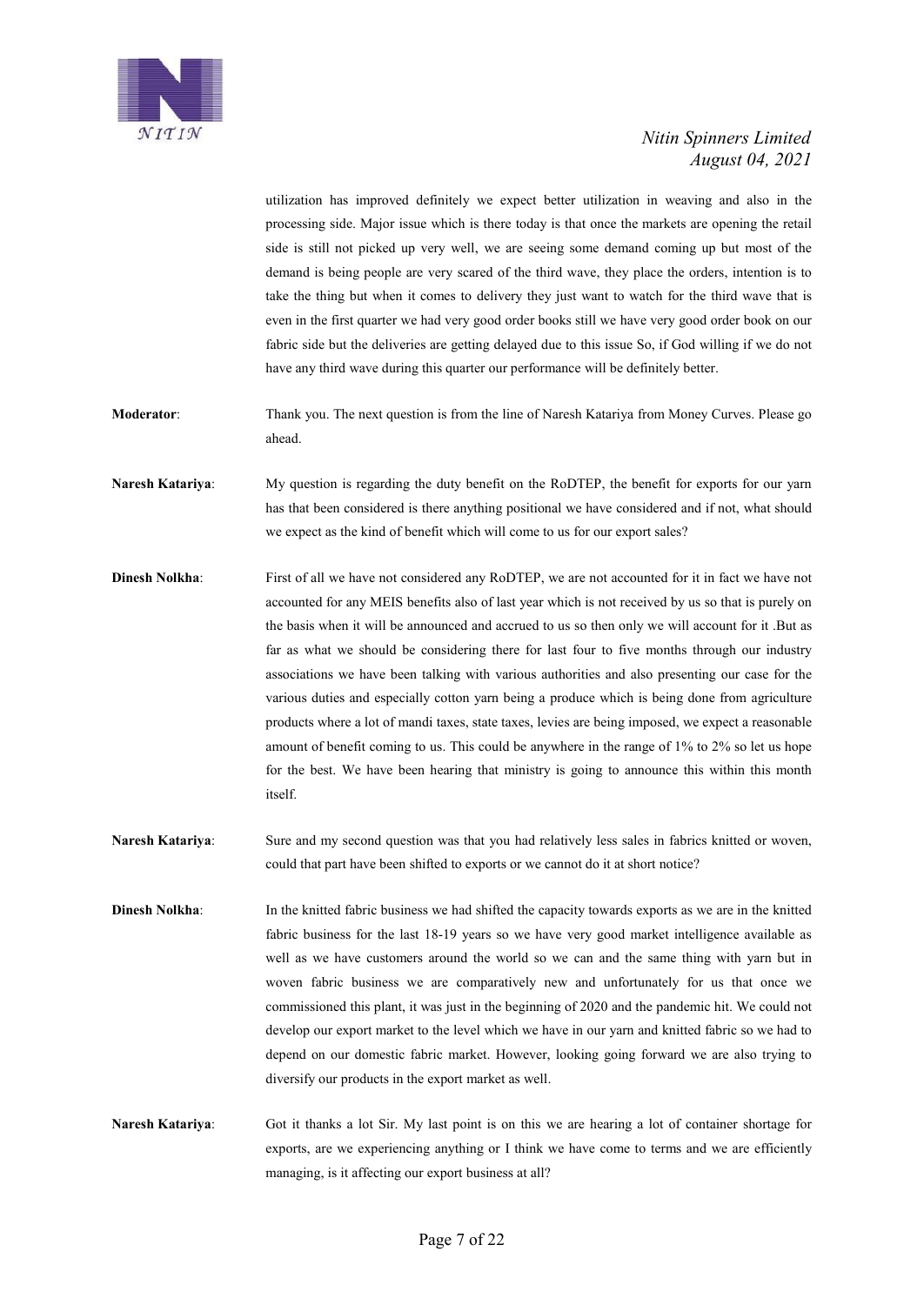

- **Dinesh Nolkha:** Definitely this is a very big issue I would be wrong if I do not say that we are not affected. There are effects to this and however we have more or less managed it in a reasonable manner. Some part of our inventory increase is also because of this effect there is a lag period of about five to seven days, various goods are lying at dock and not getting exported even if we are able to manage the container, there is vessel shortage also and the vessels are also not calling regularly so we are trying to come to terms with them, the cost has also increased substantially due to this, increase in the logistic cost of the sea freight as well as inventories have also increased and I think this is going to stay there for another two to three quarters.
- **Moderator**: Thank you. The next question is from the line of Dhaval Shah from Girik Capital. Please go ahead.
- **Dhaval Shah**: Sir my question is to the current profitability what we are enjoying so we saw this level in 2011 and now we are seeing the same profits so the event which happened in China the particular region cotton ban so now this is going to impact the entire chain. So, even the fabric which is made out of that cotton, do you see structural change to the industry because there is a large quantum of cotton which is gone out from the global supply chain. So what can be done to correct this supply or there is no way out unless that region comes back again in the market with its cotton, what is your reading?
- 

**Dinesh Nolkha:** First of all we need to understand that this cotton is not gone out actually this is going to be available not for the global market but for the Chinese local market so what we are seeing is that China is promoting their own cotton in their own domestic and we see that a lot of advertisements are being put in a lot of their movie stars as well as their players as well as the politicians are promoting it very efficiently so we should not expect that this is going to be out of business completely. Why these margins are higher it is also not only because of this Chinese cotton. There are certain measures which has changed in the overall business scenario, first of all there is a inclination of the most of the buyers worldwide to go for a China plus one strategy basically people want to go for an additional supplier so they are shelling out China and trying to do business with other countries so that is one part of the business that is actually flowing that is fructifying at the moment first of all so that is going to remain because earlier if they were buying 80%-85% from them they have reduced their buy so this is going to be there.

> Second part is in last few years if you see our industry build up a reasonable capacity .10 years back or earlier than that in the spinning industry we did not have that kind of capacity to cater the international brand in the large quantity. Now India is having very good capacity and we could cater in a very swift manner to most of the players. Also the quality of the products have improved substantially, so the sales for the Indian cotton has improved and on top of this for the yarn business at least one important thing has happened is most of our competitors are now out of business like Vietnam which used to be a good spinner now it is consuming its own yarn they are in fact short of yarn so they have to buy the yarn. Pakistan used to be again a seller of yarn which is no longer in the market today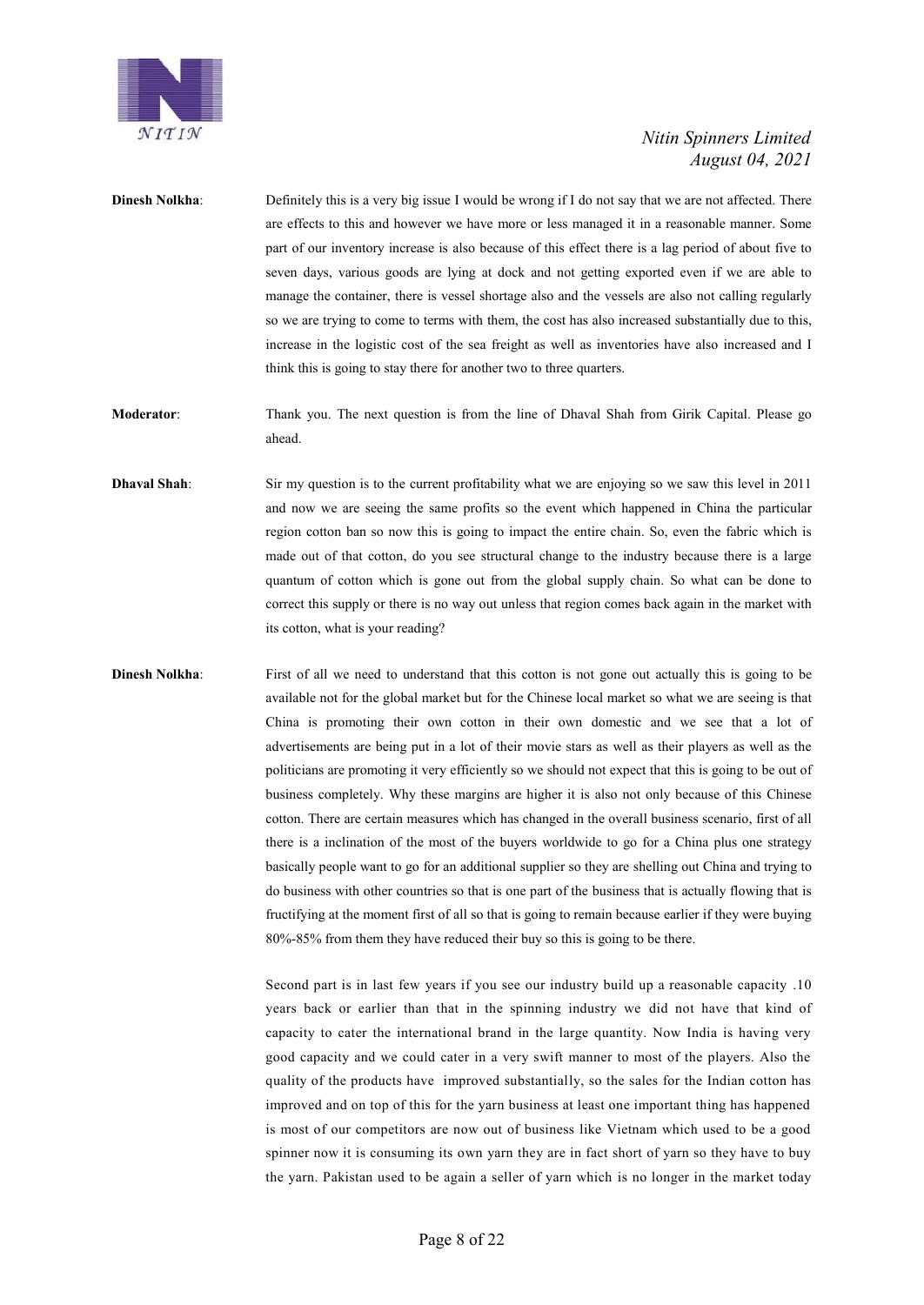

in fact they are themselves buyers of yarn. They are searching for more and more yarn. Also, Indonesia per se has become less competitive because of various political issues over there and also the price rise or inflation happening in that country and also Turkey has become slightly uncompetitive because of a lot of political turmoil happening so we are not left with many competitors in the yarn businesses in the international market. So that is also leading to improvement in the demand for the Indian yarn and we can see the kind of export figures we are churning out every month and every quarter this is the reason why we are able to do better even in the pandemic time.

**Dhaval Shah**: Sir, why Pakistan and Vietnam turned buyers?

- **Dinesh Nolkha:** Because they have added a lot of capacity on their downstream site in basically home textile, Pakistan have put lot of capacity in the home textile also, they have shortage of cotton, their cotton production is down by 15% and they are dependent on import cotton. So spinning capacity is not being added majorly in that country.
- **Dhaval Shah**: So, then what can impact the profitability of the yarn division.
- **Dinesh Nolkha:** Basically if we have lesser crops in India someday which happens every once or twice in 10 years that Indian cotton becomes more expensive than the international cotton. Normally we are at parity with the international cotton, so as long as we have a parity I think the margins can remain sustainable. Also in our country there is a lot of inflation, and we see that a lot of power costs increases, lot of wage increases, if that is going out of context then that can also affect us and one more major thing is happening is that the new mills which are coming out also becoming very expensive so their production costs will be much higher than the what today we have. So that is also going to cushion us for the margins going forward.
- **Dhaval Shah**: Would you think of expanding on the yarn side?

**Dinesh Nolkha:** Why not we have been in this area and there has been a consistent growth in 10 years we have increased our capacity , so why not going forward, we will definitely expand in this area.

**Moderator**: Thank you. The next question is from the line of Pritesh Chheda from Lucky Investment Managers. Please go ahead.

**Pritesh Chheda:** Sir these 17,000 tonnes of production volume that we see in the last two quarters. What is the capacity utilization there on the spinning side and I just wanted to confirm your spindlage before and after this debottlenecking.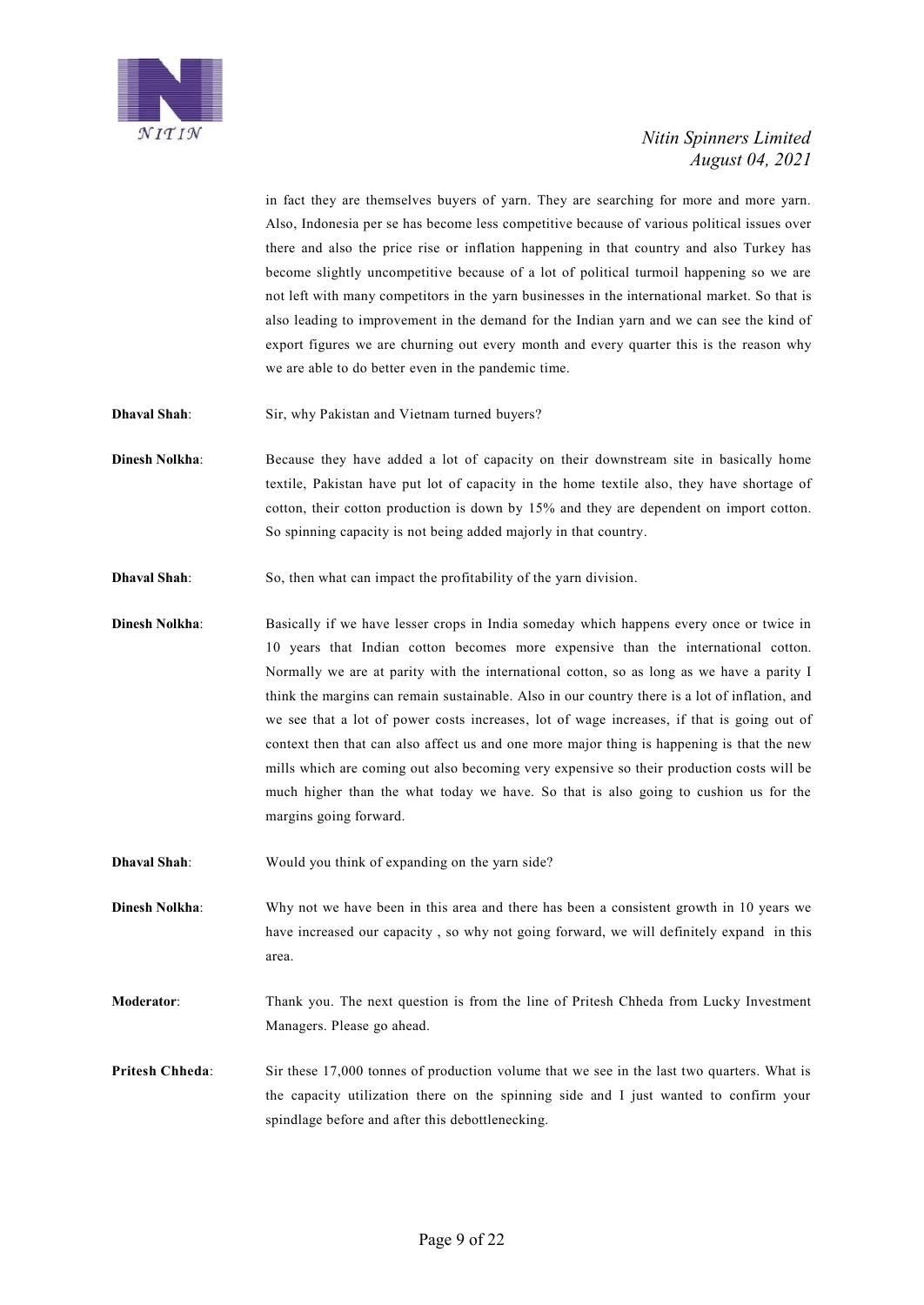

- **P Maheshwari:** The capacity utilization is more than 95% in spinning in both the quarters and spindle capacity before this was 300000 spindles and we are adding 7,300 spindles right now so it will be  $3,07,000$  spindles.
- **Pritesh Chheda**: So why are we mentioning 4% then it should be 2% addition right.
- **Dinesh Nolkha:** Sir it is not only the addition of spindles which results in the production there are various equipments which we add on the various different kind of machines as we said debottlenecking so we add up various equipment at various parts of the machine to improve the productivity as well. So that will result in our production increasing by about  $4\%$ .
- **Pritesh Chheda:** So which means that we have about 348 plus 7 which will go to 355?
- **Dinesh Nolkha:** No, there are 3,00,000 spindles and this will go up to 3,07,000.
- **Pritesh Chheda:** And this includes the rotors right if you have any rotors.
- **Dinesh Nolkha:** No rotors is additional to this we have about 3500 rotors at the moment.
- **Pritesh Chheda:** So, the 17,000 tonne volume that we see is including both right the spindles and rotors.
- **Dinesh Nolkha:** Yes exactly.

.

- **Pritesh Chheda**: And any thumb rule and is this thumb rule correct that one spindle produces about 250 kgs of yarn per annum that is the thumb rule or is it different thumb rule?
- **Dinesh Nolkha:** No, there is no thumb rule sir, it depends on the kind of counts and the products that you are producing that you cannot identify one particular, every mill have a different kind of count structure the product structure according to that you can add up. If you go by that count we are producing about 550 or much more than that. So we should not go by that particular count, basically thumb rule.
- **Pritesh Chheda:** And replacement cost per spindle should be what sir?
- **Dinesh Nolkha:** Depends on the kind of equipments you put in now it is in the range of about at this moment about Rs.55,000 to Rs.60,000 per spindle.
- **Moderator**: Thank you. The next question is from the line of Kirthi Jain from Canara HSBC. Please go ahead.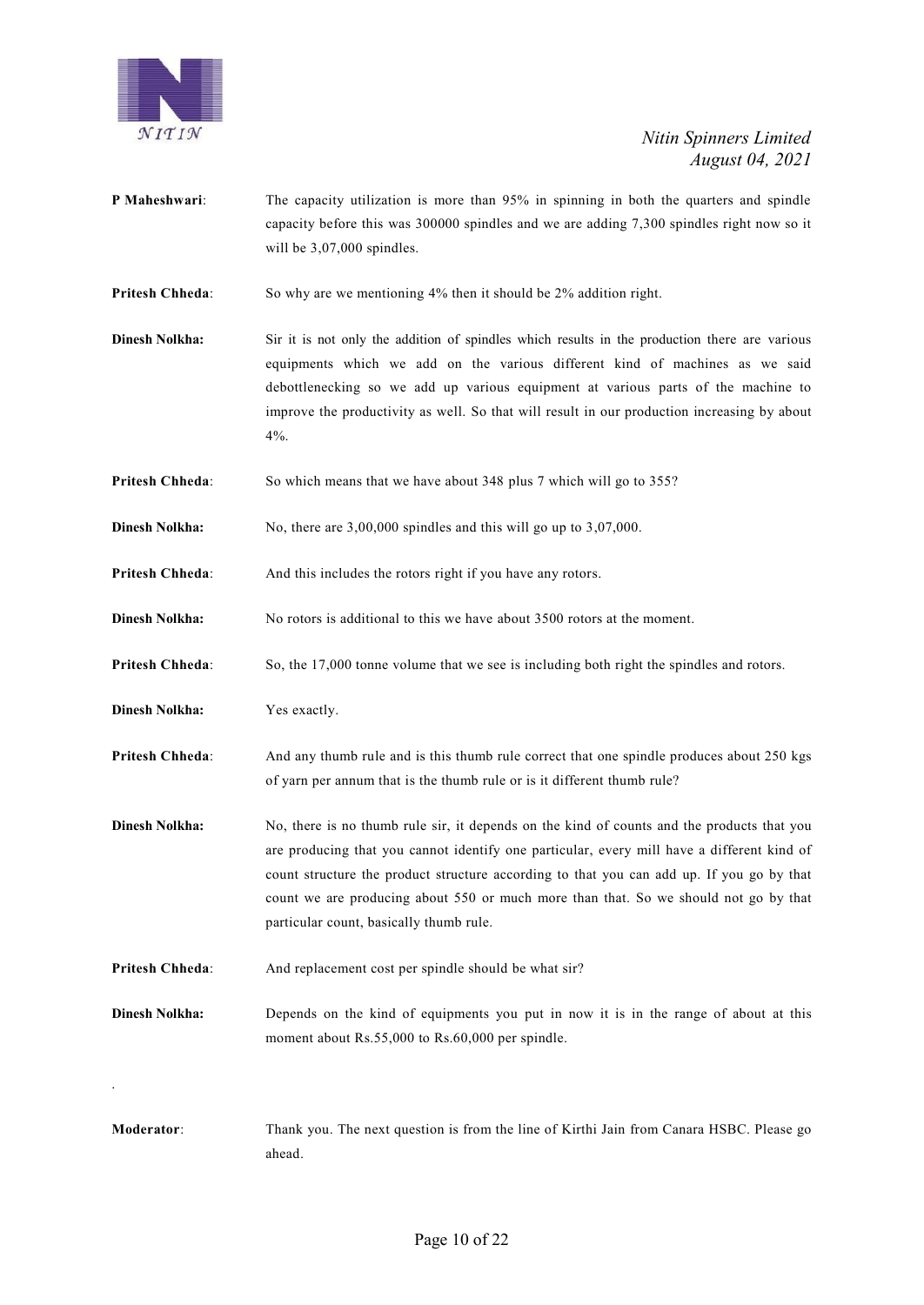

- **Kirthi Jain:** Sir with regard to debottlenecking in our fabric division when will we be able to take the decision sir?
- **Dinesh Nolkha:** No, we do not have any debottlenecking in the fabric division, the fabric division is fully integrated our capacity is about 2.5 million meters for weaving, and 2.5 million meters for our woven fabric we have not been able to achieve the full capacity so that is one part, but there is no major debottlenecking required in that particular division.
- **Kirthi Jain**: So, any scope there for debottlenecking?
- **Dinesh Nolkha:** Yes, of course once we are able to utilize the capacity, definitely we can improve within the same premises and within the same area we can increase the capacity by 25%, 30% easily by adding few equipments.
- **Kirthi Jain**: So sir when will we be able to achieve in your view full utilization of our fabric division and what can be the quarterly turnover of that.
- **Dinesh Nolkha:** We nearly reached our capacity in the month of March of 2021 we reached nearly 88% to 89% capacity utilization in the month of March and as soon as this effect of pandemic is over we should be there to utilize the capacity we have been approved by various international brands and we have also got through in the major domestic brands also so we should be able to utilize our capacity to the fullest in next two to three quarters we expect that within this year itself we should be able to reach that level. Now coming to the topline once we are through with this, once we reach that level our topline from this business should be in the range of Rs 110 to Rs 120 Crores every quarter.
- **Kirthi Jain**: And that will add extra EBITDA also right sir.
- **Dinesh Nolkha:** Of course it is going to do that, there is a lot of value addition in the fabric business so that will also be reflected.

**Kirthi Jain:** Sir with the extra profit which will be coming from the fabric division we will be able to offset any loss if may occur due to a spread contraction basis what do you think in the H2 and next year.

**Dinesh Nolkha:** See definitely that is, I mean, basically the thought process behind going into the fabric business is that once you have an integrated operation the volatility is being taken care of so you have large margins to play any increase in the raw material cost or any other cost increases are being mitigated so that definitely helps us out that is why we wanted that the share of our fabric business grows to a reasonable proportion going forward so that all these volatility in the margin in the cost can be taken up.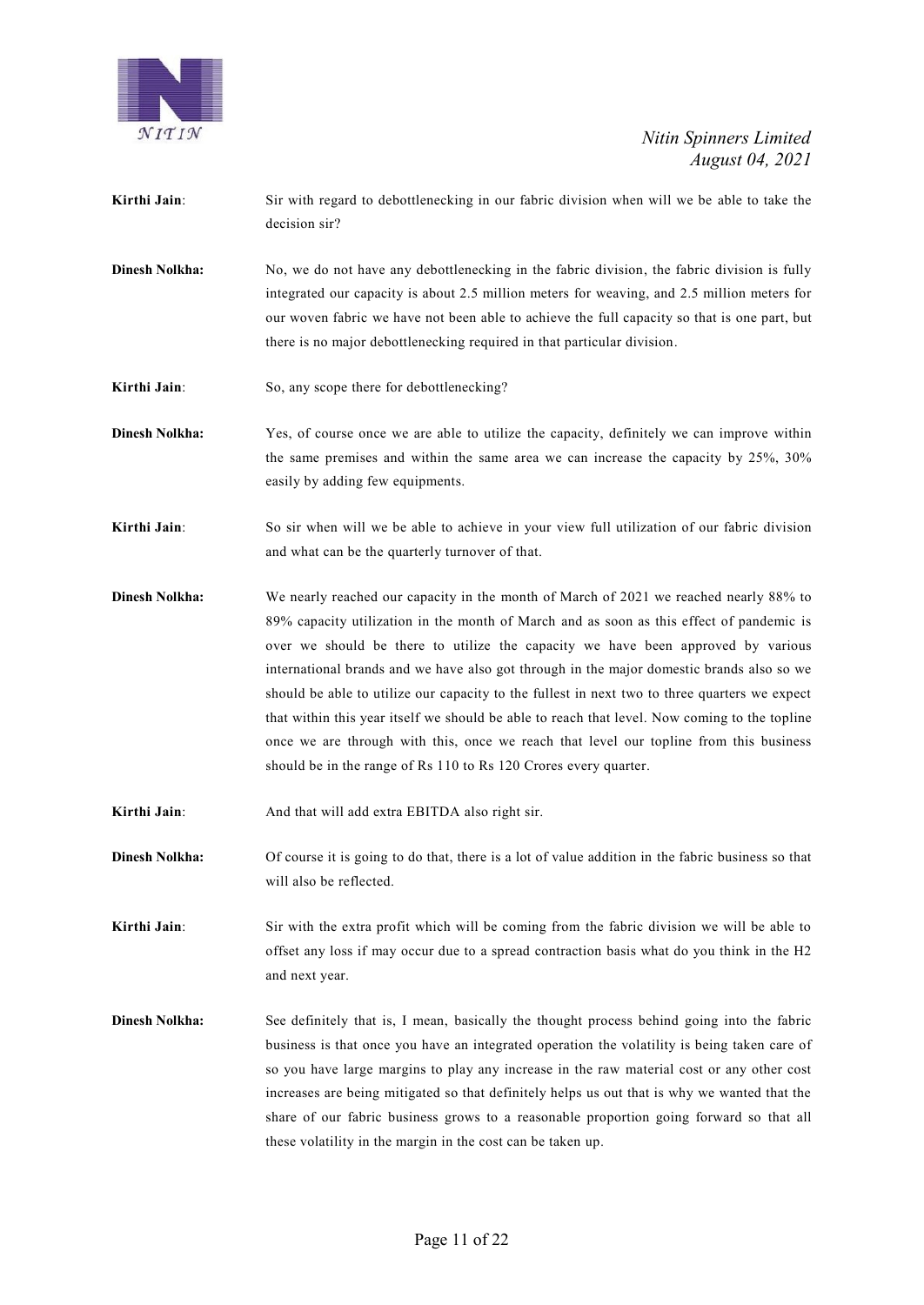

**Kirthi Jain:** Sir last question, we have been a fast-growing company, we have multiplied our business by 7x in 11 years 2010 to 2021. Why is that we are taking the route of calibration this year?

- **Dinesh Nolkha:** Actually, this is a year of disruptions means today whatever we are seeing the sales is disrupted, the production facilities have been disrupted, logistics is disrupted. So, whatever we see in the near-term, we should not base our decision based out of just the one or two, few months or let us say one quarter basis. Definitely being a growing company we want to grow with the same pace as we have been growing in past 10 years or maybe even 20 years if we go we have been growing at a consistent CAGR of about 18%. So that still we wish to grow in the same pace, but we do not want to allocate our capital to areas which may lead us to problems or maybe over capacity kind of things in those areas. So, we are looking for opportunities to grow, we have the opportunity to grow in our spinning business easily, but we are looking for various products with some of them which may come under PLI. So, we can expand in those areas, the fabric business also we are hearing that a lot of incentives are being offered and new products could be allowed in the fabric business as well. So that is an area where we are looking forward. So it is just a pause I would say it is not something that we are delaying the thing we are just wanting to go in the right direction so it is better to wait for few maybe one or two quarters and then decide and then we can fast forward the whole thing since we have the whole infrastructure available of course with the kind of earnings wehave, with us the the internal accrual will also be available ,so we can fast forward our expansions going forward.
- **Kirthi Jain:** Sir when is the PLI expected to come and when like these winners will get signed finalized any ideas sir you are getting?
- **Dinesh Nolkha:** Sir in fact it was supposed to be finalized in the month of June the minister has changed and now our new minister Mr. Piyush Goyal is reviewing the whole thing. So it is expected anytime, once this parliament is over we are hearing that once this parliament session is over we should be hearing about PLI so we hope that it is done as fast as possible so a lot of the clarity comes in about this growth in next five, ten years for the textile.
- **Kirthi Jain:** So next year then we will have a single digit growth or how you expect the growth for next year sir, like fabric will be full utilization. what else will be a growth opportunity for next year sir.
- **Dinesh Nolkha:** Next year we are adding like as we have done some debottlenecking adding some capacity maybe around 4%, 5% capacity will come up so which will be available to us we are further looking at adding up to a few capacities in various parts of our businesses so that will come up so definitely in the volume terms it may be addition in single digit only and if in the right time we are able to get the clearance about PLI and other things we may be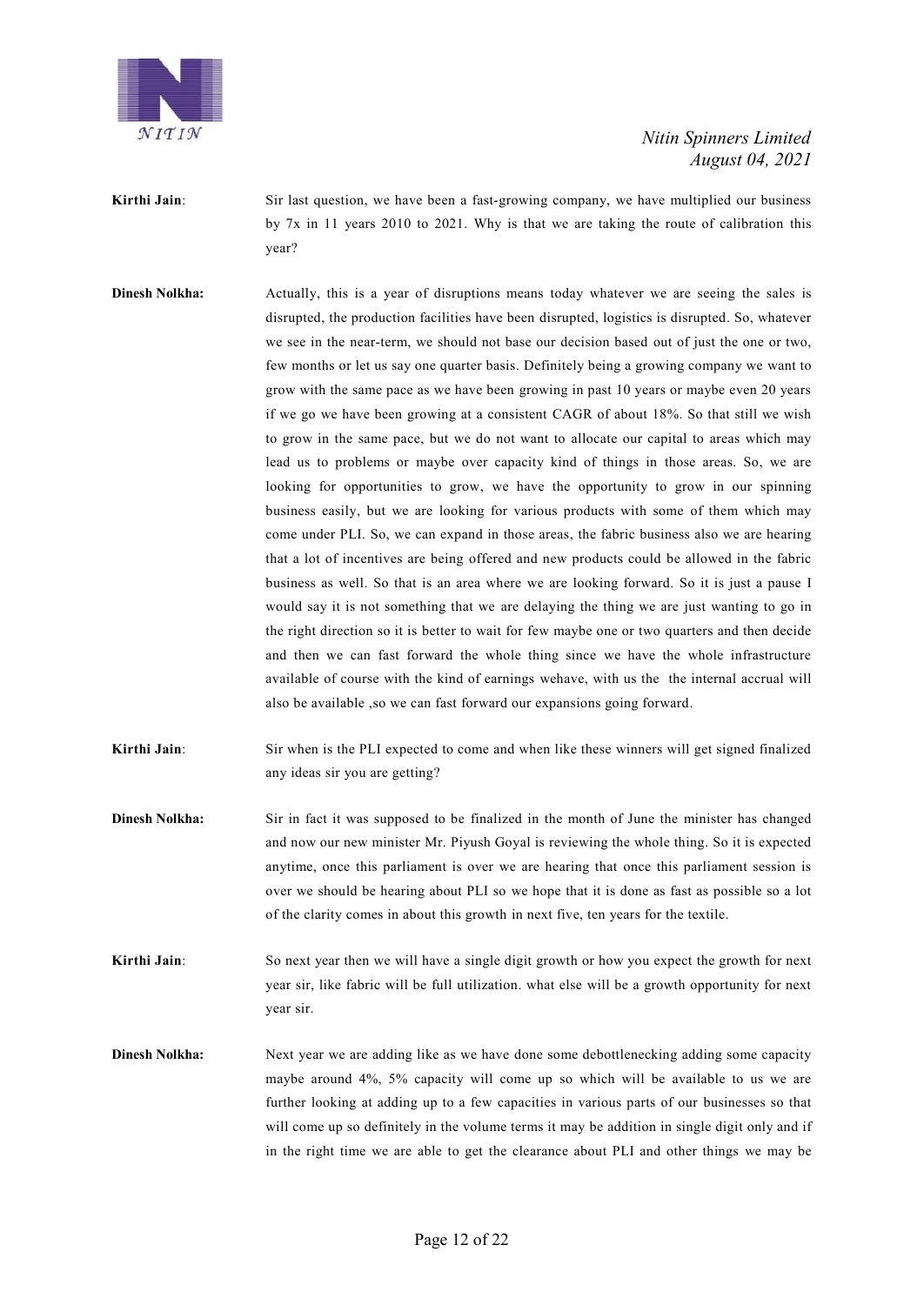

going for some capacity expansions in some part in the last quarter or something like that, but that is yet to be cleared.

**Kirthi Jain**: So except PLI what is the current year capex and next year capex sir?

**Dinesh Nolkha:** At this year capex is about in the range of about Rs.35 Crores we will be doing about that is the Capex.

**Kirthi Jain**: Yes sir, what will be the capex for next year you are planning sir except PLI?

- **Dinesh Nolkha:** Apart from PLI the routine we will be adding some Rs.25 to Rs.30 Crores will be spending next year from the various parts of our business to add capacities as well as debottlenecking or maybe improvement in the areas of wherever cost efficiency can come in.
- **Kirthi Jain:** So cumulatively Rs.60 Crores is the Capex you are planning for next two years.
- **Dinesh Nolkha:** Yes.
- **Kirthi Jain**: Sure sir, my best wishes and congratulations for a great performance. Thanks a lot, Sir.
- **Moderator**: Thank you. The next question is from the line of Tushar Sarda from Athena Investments. Please go ahead.
- **Tushar Sarda:** I must appreciate the patience with which you have answered every participant's question and maybe educating us about the industry. I wanted to understand the interface between the yarn prices and the cotton prices because one would have thought that with the ban on Chinese cotton the cotton prices would go up and the yarn margins would get freeze, but it seems that the yarn companies are actually doing very well so how does this relationship work.
- **Dinesh Nolkha:** Actually the relationship works on the demand supply basis. So as the Chinese cotton was banned the demand of the yarn also improved substantially and accordingly that is why the cotton prices have gone up. The cotton prices would have, if you see the cotton prices about six, eight months back since then it has improved by about 20to 25% I would say that it has improved and accordingly the demand also came up so we were also able to increase the prices of our yarn. So that is normally when the raw material prices go up there is a limit to which you can pass on the prices, but since the demand has been good we were able to pass on completely to our customer.
- **Tushar Sarda**: So does this mean that the yarn capacities are in balance and it is not excessive because India is supposed to have a lot of yarn capabilities. So the demand on the yarn side seems to be balanced, right?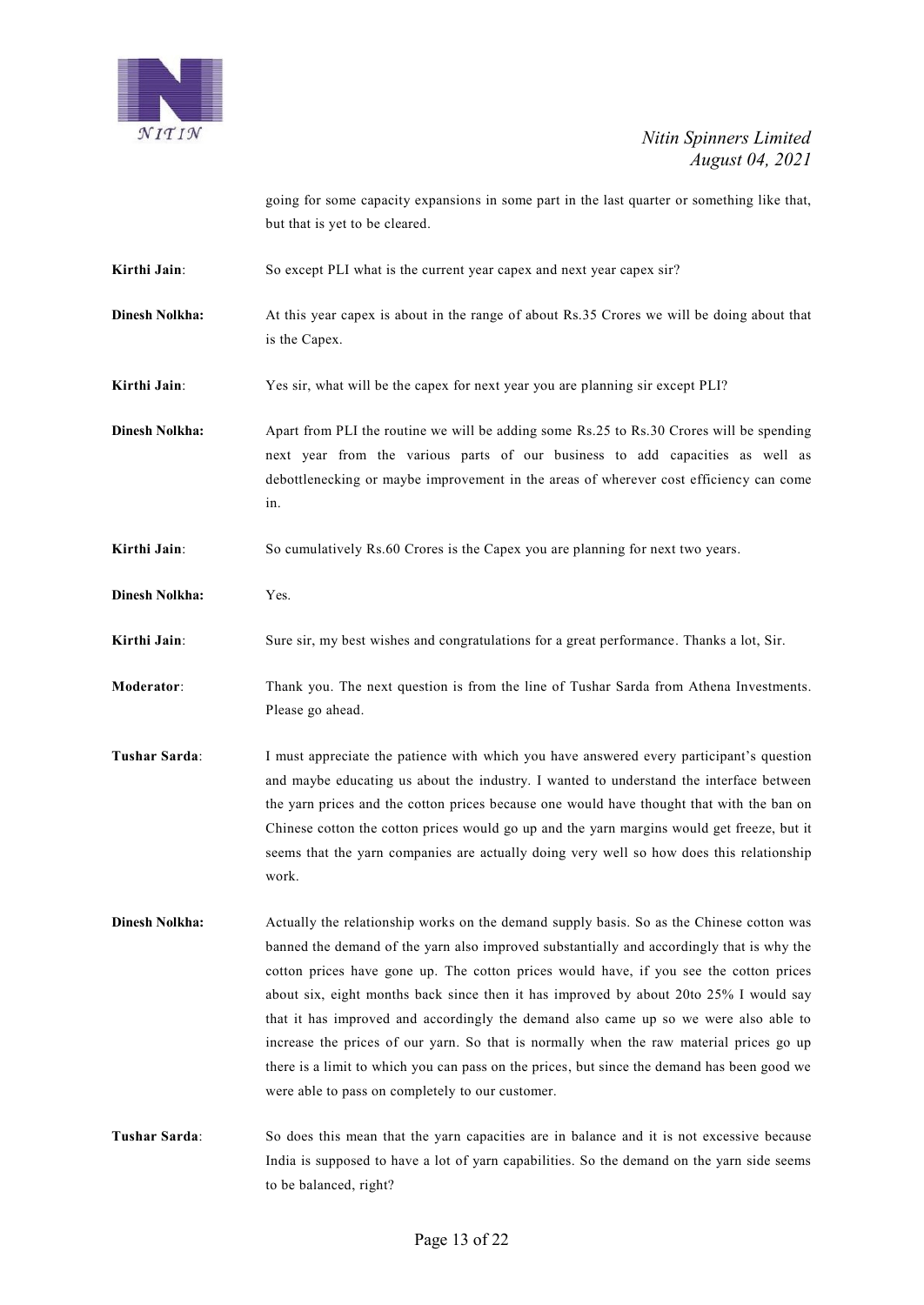

| <b>Dinesh Nolkha:</b> | Actually what happened was that in the last pandemic times when the capacities closed up<br>nearly 5% to 6% capacities are permanently closed first of all so from supply side these<br>capacities were out then normally every year we had been adding about 4% to 5% on the<br>present capacity on the spindle side. So in 2020 we just added about 1% of the capacity<br>even in 2021 we are expecting to add about 2.5% to 3% capacity so the capacity addition<br>has also slowed down whereas on the demand side in last year of course the demand was<br>lesser so that was balanced by the stoppages and the capacity closure and this year we have<br>seen good demand as I explained in my earlier remark also that cotton consumption has<br>gone up by 12.5% worldwide so that is possible only when you have the same capacity<br>running to the full that is being restricted in the demand in the yarn itself. |
|-----------------------|-------------------------------------------------------------------------------------------------------------------------------------------------------------------------------------------------------------------------------------------------------------------------------------------------------------------------------------------------------------------------------------------------------------------------------------------------------------------------------------------------------------------------------------------------------------------------------------------------------------------------------------------------------------------------------------------------------------------------------------------------------------------------------------------------------------------------------------------------------------------------------------------------------------------------------|
| Tushar Sarda:         | And one last question if I may how much the margin increase when you go into a forward<br>integration in terms of how much do you earn more?                                                                                                                                                                                                                                                                                                                                                                                                                                                                                                                                                                                                                                                                                                                                                                                  |
| <b>Dinesh Nolkha:</b> | It depends on the kind of products we are making basically different levels means we have<br>knitting, we have wovens in that also there are work wear there is fashion so it depends on<br>the kind of products that any company is making so the margin is strictly available because<br>when you have a product bucket then you can spread it according to the demand. So<br>definitely the value addition gives you some additional cushion to your margins.                                                                                                                                                                                                                                                                                                                                                                                                                                                              |
| Tushar Sarda:         | If we take some ballpark would it be 200 to 300 basis point or would it be like 500 to 600<br>basis point increase.                                                                                                                                                                                                                                                                                                                                                                                                                                                                                                                                                                                                                                                                                                                                                                                                           |
| <b>Dinesh Nolkha:</b> | 200 to 300 basis point over the yarn?                                                                                                                                                                                                                                                                                                                                                                                                                                                                                                                                                                                                                                                                                                                                                                                                                                                                                         |
| Tushar Sarda:         | Yes, over the yarn.                                                                                                                                                                                                                                                                                                                                                                                                                                                                                                                                                                                                                                                                                                                                                                                                                                                                                                           |
| <b>Dinesh Nolkha:</b> | Definitely it will be more than that because 200 basis point we would not be able to justify<br>our capital location to it. So nobody will be able to do that at that particular level so<br>definitely it is on a higher side.                                                                                                                                                                                                                                                                                                                                                                                                                                                                                                                                                                                                                                                                                               |
| Tushar Sarda:         | Thank you sir. Thank you for patiently answering all the questions.                                                                                                                                                                                                                                                                                                                                                                                                                                                                                                                                                                                                                                                                                                                                                                                                                                                           |
| Moderator:            | Thank you. The next question is from the line of Abhilasha Satale from Dalal & Broacha.<br>Please go ahead.                                                                                                                                                                                                                                                                                                                                                                                                                                                                                                                                                                                                                                                                                                                                                                                                                   |
| Abhilasha Satale:     | Sir I just want to understand that when the new cotton crop arrives which will be at a<br>higher price so in commensurate to that whatever the contracts we will be entering<br>currently or within a quarter within the second quarter or so are we factoring that kind of<br>increase for the next six to eight months in our cost how do you expect yarn price to<br>improve or to react to the new cotton I am not asking to give any number but just based on<br>your experience and past this if you could just give us a direction in terms of how is yarn                                                                                                                                                                                                                                                                                                                                                             |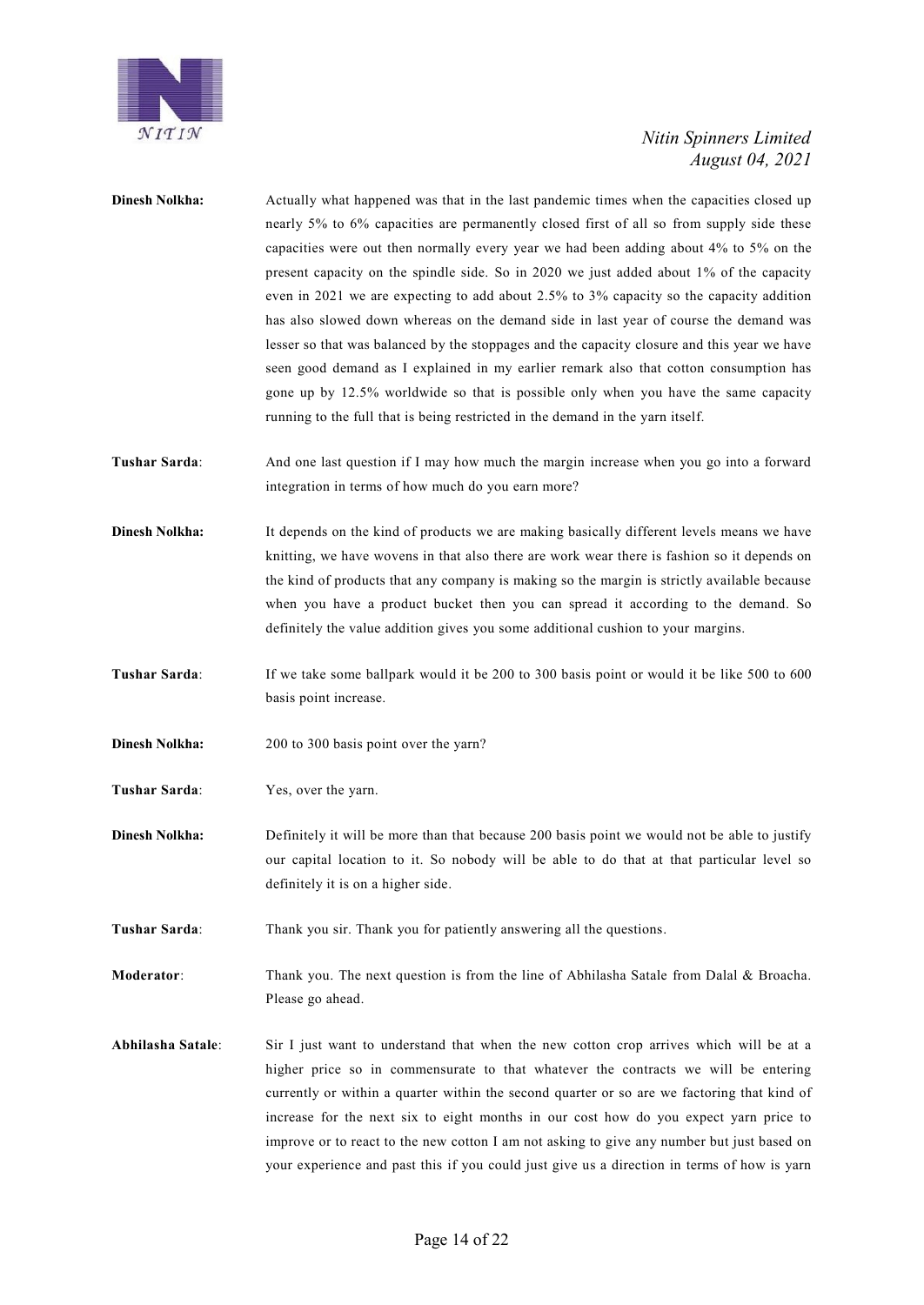

demand supply play and which commensurate to the new cotton price increase which is expected?

- **Dinesh Nolkha:** Like first of all the cotton prices today are ruling at one of its highest level of last 8-10 years and from here we are not expecting any major price increase in the next cotton season. Next cotton season as we all know normally directed by the two aspects first is the minimum support price and secondly the international prices. So first minimum support price in the next season would be at the level of about 43,000 or so, which is far lower from the level which we are at the moment and secondly the international we are after a long time basically our cotton prices are above the international prices the present prices are more of a speculative nature rather than the actual base of it because most of the bigger players most of the reasonable size mills have already covered the cotton and very less cotton is left with cotton corporation as well as the various traders. So these prices are not the real measure, the real measure would be the prices which are prevailing at the end of March or early April so from there we are not expecting any major change of course it will be lesser than what we are having at the moment and at that price point already that is being factored in it means the present prices would be higher and the forward prices would be lower that is also reflected in the forward contract which is happening so we can easily take care of our margins and also the pricing part considering that.
- **Abhilasha Satale**: Sir can you just tell us what was the EBITDA per tonne in terms of spinning for the spinning division for the quarter?
- **Dinesh Nolkha:** Actually, we do not calculate the EBITDA per tonne basis.

**Abhilasha Satale**: You can tell me EBITDA per spindle per day that is also fine.

- **Dinesh Nolkha:** Like that will have to be calculated Maheshwariji, if you can in the meantime calculate the EBITDA per tonne or EBITDA per day or let us say for spindle that would be helpful for them if you can just elaborate and if you calculate and tell them.
- **Dinesh Nolkha:** Normally we operate on the cotton yarn spread bases so that is cotton yarn to cotton spread that is something which normally operates people operate at.
- **Abhilasha Satale**: Yes, so you can also tell gross margin also that is also fine even gross margin per single per day or gross margin per tonne anything would be okay.
- **Dinesh Nolkha:** Yes, like cotton yarn spreads in this particular quarter was in the range of Rs.120 a kg which was earlier about Rs.106 to Rs.107 a kg in the last quarter.
- **Moderator:** Thank you. The next question is from the line of Gaurav Punjabi from Ivycap Securities Pvt. Ltd. Please go ahead.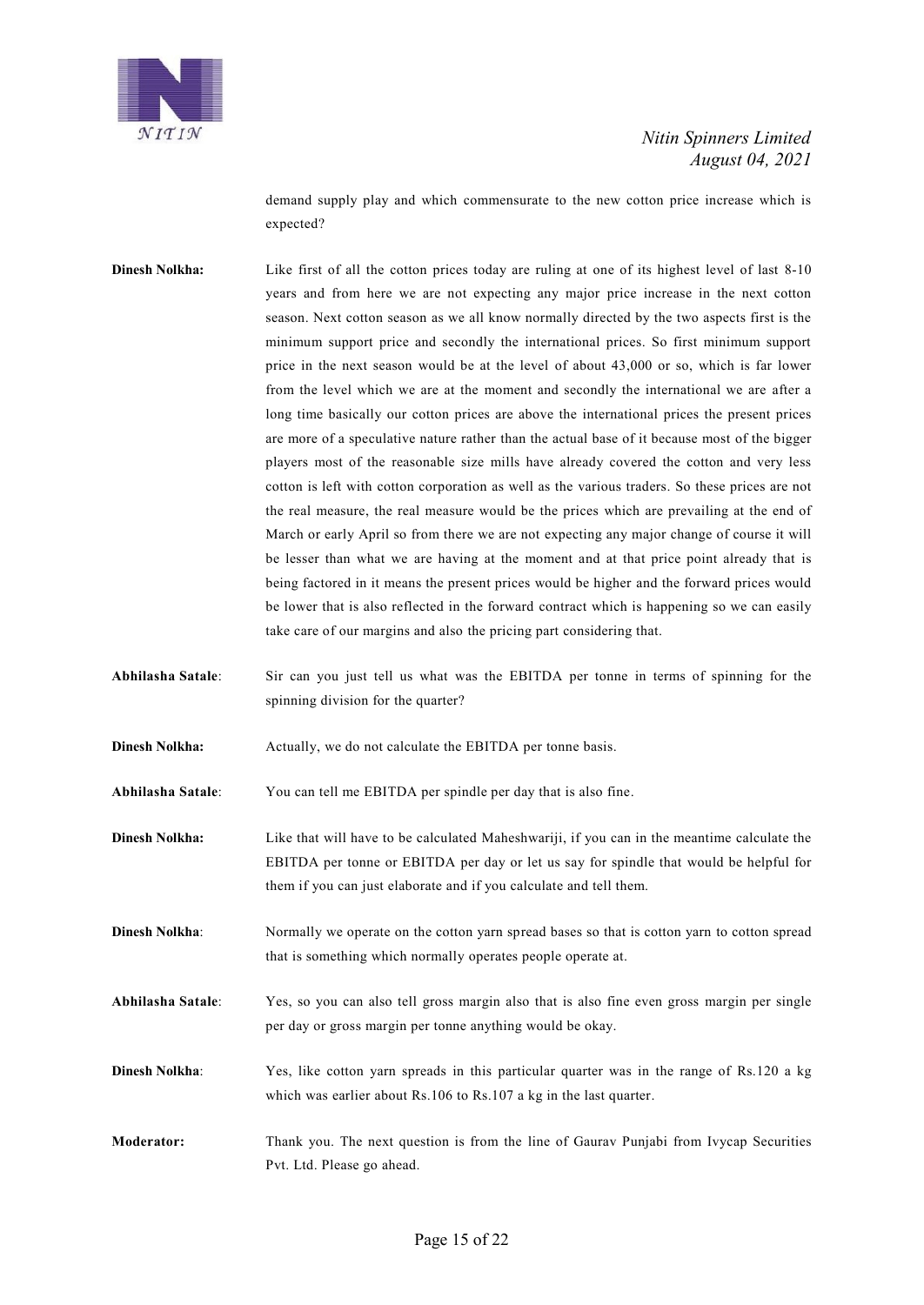

**Gaurav Punjabi**: The results are really good and just a few questions around the numbers first thing I would just wanted to understand, I see a large inventory gain obviously which is not something which would be recurring and getting over a span of time which is again pushing up all the margins now when I look at the cotton prices from April to June which is when the quarter ended that was again about 16% to 17% rise in the cotton prices. Now after June to currently if I see the current cotton prices there is another 5% to 6% cotton prices increase so just wanted to understand have yarn prices moved in a similar range and would we again see something like a massive gain on inventory side or do you expect this to normalize over maybe a couple of quarters?

**Dinesh Nolkha:** In the last quarter our average cotton price increase was about 12.5% and the yarn prices also increased to the same tune of about 12% so they were both moving in tandem. This quarter also we are seeing means in fact as I explained in the earlier question that the prices which are prevalent today are more of speculative in nature especially of last two, three weeks have been more on the speculative side so we should not be basing any of our inventory gains or even our pricing decisions on the basis of that normally at that this point of time normally we see how the international market is moving and there we are seeing there is a stability of prices of the Cotlook Index at around 100 cents per pound and Indian cotton prices are also in the range of about 94 to 95 cents per pound so we do not see any major inventory gain or so during this quarter and it has already started to normalize because of course if you see the major inventory gains were coming in the March quarter when the prices moved very, very sharply from very low base so that was majorly at that point of time.

- **Gaurav Punjabi**: So sir in the long run since we have been tracking this company and we have seen 15% to 17% EBITDA margins and that is where the management has always guided that this was always the long-term expected EBITDA margins while all this inventory gains have posted to beyond 20% where do you see obviously there is a contribution from the fabric business etc., but if you have to see let us say three to five year down the line what are the normalized EBITDA margins that you guys internally target or if there is any sort of guidance on the margin specifically, blended margins?
- **Dinesh Nolkha:** Yes, first of all means I would just like to correct you that these are not inventory gains we are getting basically yarn prices are also, this the yarn price are moving in the same direction of the cotton so normally if our cotton costs are in the range of 55% to 60% range and if they increased by 12% that the yarn price increase should be about 7% to 8% or 9% I would say. But in this year this has increased to 12%. So you get a advantage that kicker of 2%, 3% you get additional that is reflected in our margins so when the prices move in tandem so that is the main reason for the increase in the EBITDA. Now coming to our second part of your question where you said that what should be the average I have again been saying this for last so many years that the standard margins are in the range of 16%, 17% in the range of this level only for the yarn business and I do not see any major reason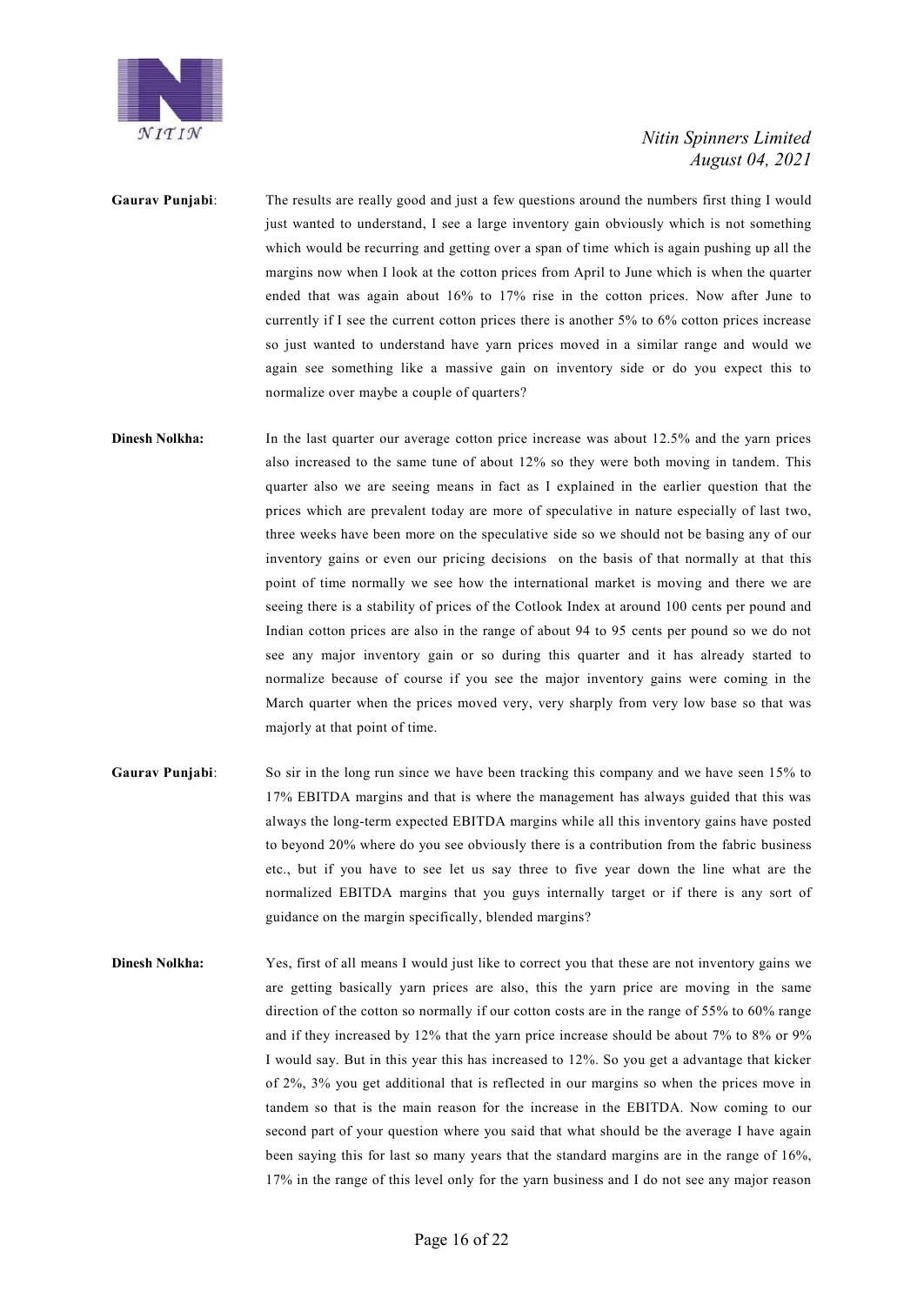

or change in this happening unless we see some structural changes happening in next few times in the policies of our government or also in the kind of demand scenario which is changing all around the world after pandemic if something to that tune happens then we may have a relook at the part of the margin side but otherwise it should remain at this level and further our fabric business should be contributing substantially going forward we expect that 30% of our yarn will be converted into our own fabric so the fabric is also be nearly more than 35% of our total sales which will substantially contribute to our margin so going forward the stable margin levels in the long-term which we target is about 20% level you can say the range of 18% to 22% that is at the kind of margin level we expect in the normalized times.

- **Gaurav Punjabi**: Understood also just one last question, back in 2018-2019 in fact from 2016 there was a website by the government which is on the textile ministry which used to give a good data on the yarn prices and the cotton prices on a monthly basis but that seems to have stopped they have not updated since 2019 I guess any other website that like a normal investor could look at where there is a good update on yarn and cotton prices, something on top of your mind?
- **Dinesh Nolkha:** At the moment nothing is coming so when once things comes up we will inform you for that as well. But cotton prices are getting updated very regularly on the Cotlook Index you can have a look at Cotlook Index.
- **Gaurav Punjabi**: Yes, cotton is not the issue actually from the yarn side which is a little, you have to look around and you eventually do not find a good source. No problem sir.
- **Moderator**: Thank you. The next question is from the line of Chirag Lodaya from Valuequest. Please go ahead.
- **Chirag Lodaya**: Congratulations on good set of numbers. Sir my first question was how would our average cost of carrying cotton would have changed in this quarter compared to last quarter because as I remember correctly you carry three to four months inventory on a rolling basis so compared to this quarter Q2 your carrying cost would be higher so what would be that change?
- **Dinesh Nolkha:** Carrying cost in this quarter will rather come down because normally at the end of the season we reduce our inventory because we are expecting the new cotton which will be at lower price so accordingly we start to taper down on the inventory side by second quarter and then again in the last quarter we again start to build up our inventory. So nearly from August, September till November, December normally our inventory carrying is lesser.
- **Chirag Lodaya**: What I am trying to understand is in Q1 your average cost of cotton would be say Rs.100 so in Q2 it would be higher than Rs.100 right?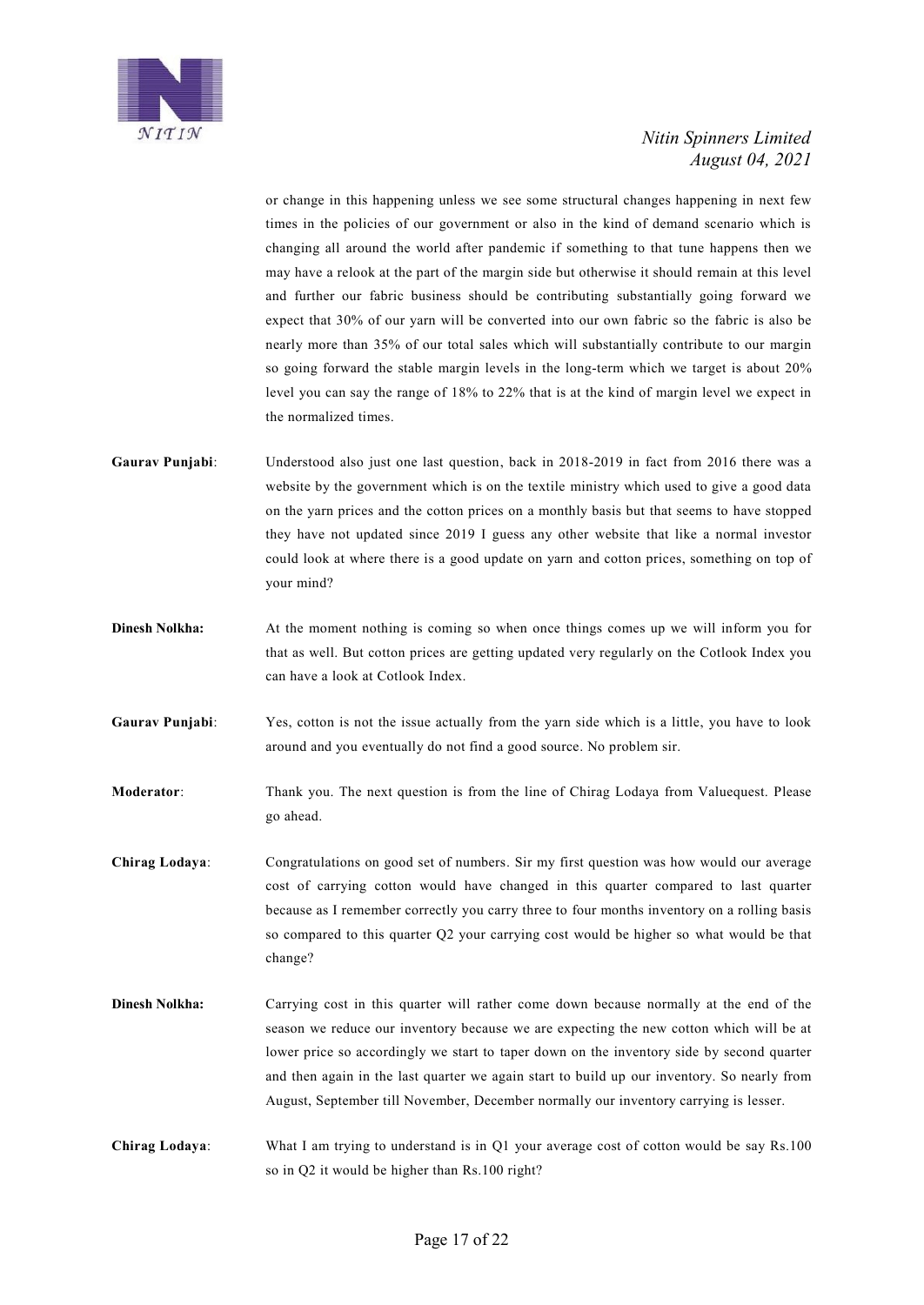

- **Dinesh Nolkha:** Yes, of course it will be higher because prices have been increasing and we have been buying during Q1 as well so of course the prices, the increasing effects will definitely be there from increasing the cotton cost will be there.
- **Chirag Lodaya**: So, will it impact margins in Q2 then compared to Q1 that is what I am trying to understand.
- **Dinesh Nolkha:** As of now we do not see any major impact because we normally operate with one to three months contract so we were also fulfilling our old contractsin last quarter , so this quarter we are also having new contracts with increased prices as well. So as of now we are not seeing any major impact on the margins.
- **Chirag Lodaya**: And just sir secondly at a current capacity and current prices what can be the peak turnover you can achieve eventually at optimum level?
- **Dinesh Nolkha:** Of course subject to the prices means we need to look at that...
- **Chirag Lodaya**: At current prices.
- **Dinesh Nolkha:** Yes, current prices is one major factor which is there at current prices we should at least be doing more than 600 Crores per quarter.
- **Chirag Lodaya**: And sir secondly what is the reason for the repayment of debt to till last quarter, you were saying that you will repay as per schedule because your average cost of debt is quite low so what has changed and then why you are repaying more.
- **Dinesh Nolkha:** First of all there are certain small loans which are not having the benefits of the any interest subsidies or interest benefits so that will have to be paid up so that we want to pay them up, first of all. Second is the routine payment is also there which we are also paying off and thirdly we are parking our excess accruals in our working capital which is at a normal cost which we are again reducing so we are getting ready for the next growth phase so once this money is available to us whenever we want to since these are parked in our working capital limits. So, once we are ready with our plans then we can deploy the money accordingly in those areas.
- **Chirag Lodaya**: The income tax rate for this year and next year would be.
- **Dinesh Nolkha:** This year is of course is about 35% and next year definitely we expect with the kind of our MAT credit which we have should be, we should be able to take care of this during this year and next year we expect that we should be back to 25% level.
- **Moderator:** Thank you. The next question is from the line of Faisal Hawa from H.G Hawa & Company. Please go ahead.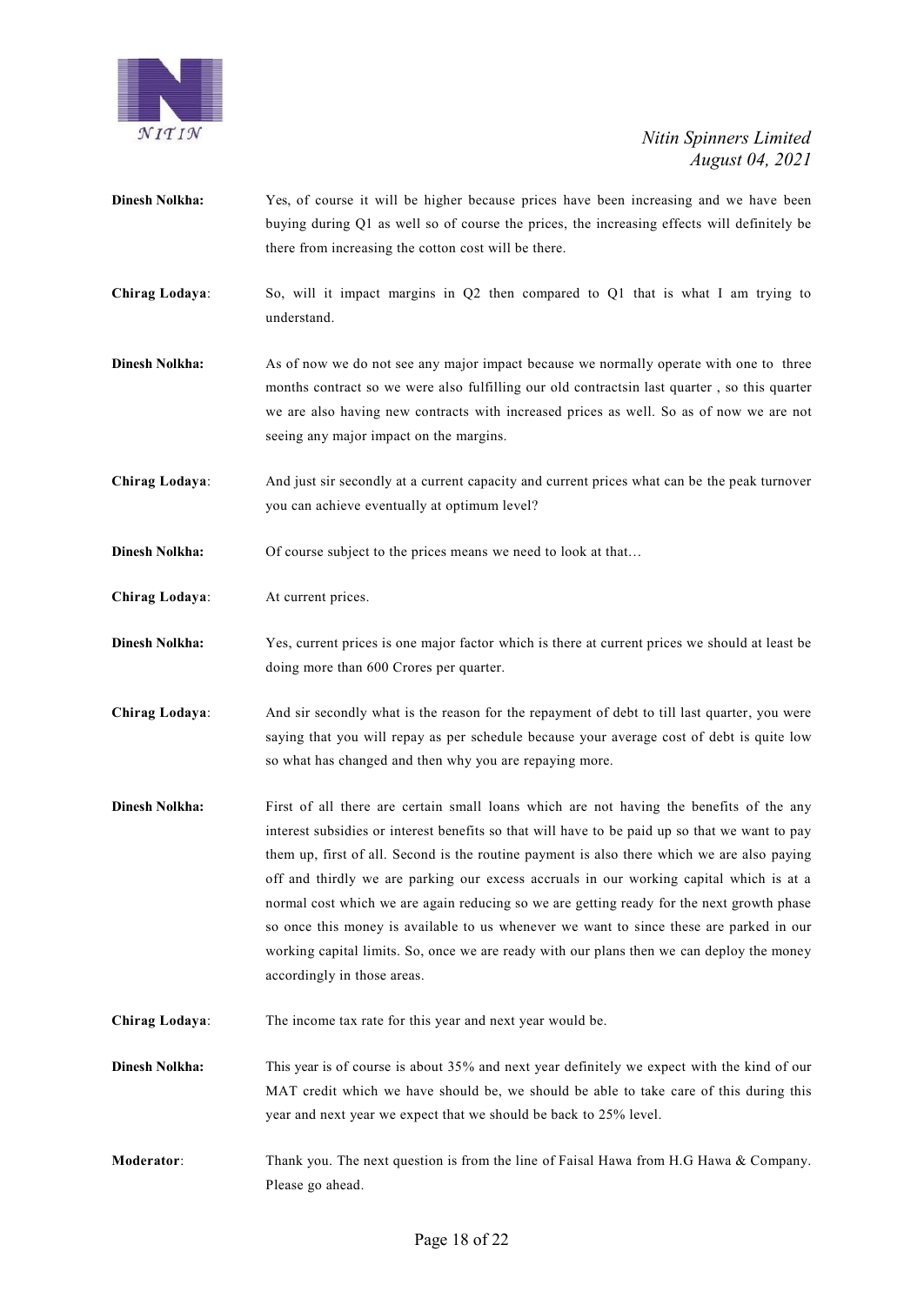

- **Faisal Hawa**: So, as you said sir this year we will not be expanding too much so is there any chances of doing debottlenecking and how much can we increase our revenues by debottlenecking?
- **Dinesh Nolkha:** See revenue definitely is a function of price and the quantity which I can guide you about the quantity as told...
- **Faisal Hawa:** I meant volumes for quantity.
- **Dinesh Nolkha:** So, volumes we are going to add about 4% to 5%, and we are looking at other areas where we can further increase our capacity within the existing equipments and at the existing facilities. So that is what we are looking at, at the moment for this year.
- **Faisal Hawa**: And second sir do you feel that having a very strong yarn ecosystem in India for a very long time and having very strong suppliers also has also helped India and really getting ahead of Vietnam and Pakistan, etc?
- **Dinesh Nolkha:** Definitely India as the country has done pretty well in yarn business, we are leaders in the yarn business we control nearly more than 30% of the world market share in this business and being a very consistent players and quality being produced of top notch. What has also helped us further in past 8 to 10 years most of the machinery manufacturers worldwide includes from various parts of the world have shifted their bases to India and the latest technology is also getting available being produced in India as well. So and this is also helping our spinning industry to equip itself much better than what it was maybe 8, 10 years back so that has aided to, so this has given a consistency also the cost factor has improved for us we are quite cost efficient in terms of capital cost as well as operational cost vis-à-vis various other countries.
- **Faisal Hawa**: And I think this PLI scheme if it comes through could be the biggest game changer.
- **Dinesh Nolkha:** Yes, means of course PLI is not going to come in specifically for all kinds of products in the textile arena they will be focusing on the areas where we are lacking especially as we have mentioned that they will be focusing on man-made fiber ,certain technologies which we are not being taken up , certain product which we are importing at the moment and which is being reviewed at the moment. we are looking at what we can export out of our country what is our strength with this PLI, I think the major change will happen is whatever is getting imported inside our country if we can replenish them and it is not a small sum we are seeing that the imports of textiles, fabrics another is to the tune of \$3 to \$4 billion at the moment. So this \$3 to \$4 billion can easily be captured immediately plus the garments also is getting imported from the likes of Bangladesh, Vietnam and China as well so that is another \$4-\$5 billion so this is a large chunk which we can capture within our country plus our growing population increasing consumption that should all help the growth of the textile industry.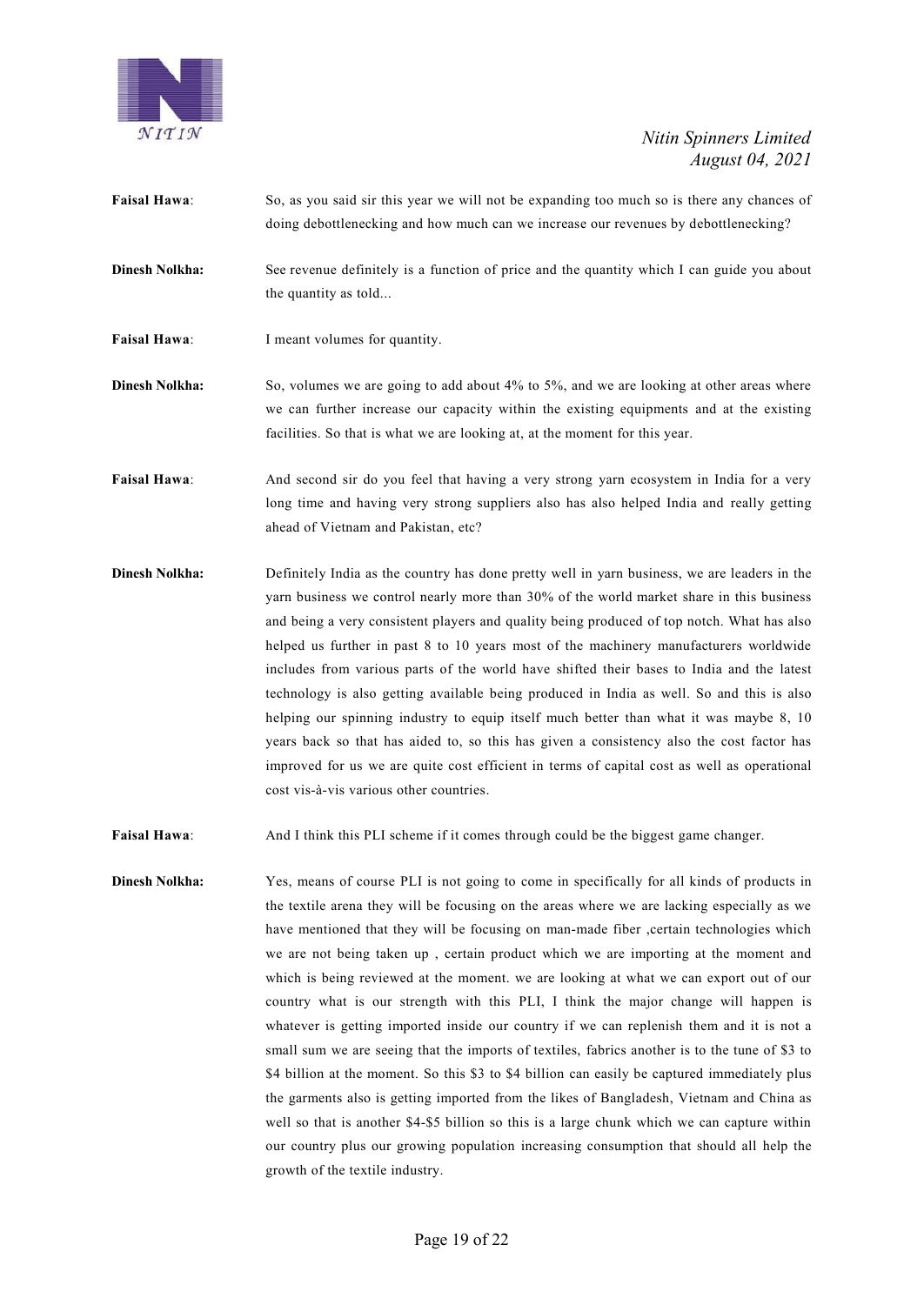

**Moderator**: Due to time constraints, we will be able to take one last question which is from the line of Aayush Mittal from Mittal Investment. Please go ahead.

**Aayush Mittal**: First of all congratulations on a very good performance I had some couple of questions like a follow-up in reference to earlier discussion. So, one thing wherein you have said that this year like the Capex requirement is low while we are waiting for more details for government for PLI scheme to do the larger expansion and capex, can you share some thoughts as to what quantum of a debt or Capex are you comfortable or that with the current size of balance sheets. I am asking this question because we have seen in past that the textile company will go through and so how has the thought process evolved for the management and what kind of debt levels are we okay with?

**Dinesh Nolkha:** As you can see we have been growing steadily by borrowing money as well as raising capital for growth part we have done with mix of both. As you know these are the capital intensive industry and we need capital to grow so that will definitely we will need borrowed money for any major manufacturing activities to grow substantially from here now so definitely going forward we wish to grow with the same pace what we had done in the past few years it is just a pause and we definitely will be looking to various areas where we are doing good. we are still about 3,00,000 spindles and we can go much further the from here because still we have a lot of capacity can be put in this area, knitting business is doing very well and that can be further grown into various areas so the capacity can be increased substantially. Now we have to balance our loans how much debt we can take in our balance sheet and what is sustainable so that is we have always been prudent in doing that in past as well so for that we will consistently look at the cost of our borrowing we have been borrowing at a very cheaper cost especially for our Capex for working capital it is normal but for our Capex the borrowed cost is very less in the tune of 3% to 4% level so if we considering that we and we do whatever expansions we do normally we do it very prudently and try to go into areas which has a good demand and the cycle is working for us looking into all those things we would be comfortable at a Rs.1,000 Crore debt level at the moment, at this point of time long-term debt is about Rs.675 Crores of which will repay Rs.175 Crores during this year we will be at about Rs.500 Crores so we will be okay to go in for additional debt of about Rs.500 Crores going forward easily and also this kind of growth is possible for us.

**Aayush Mittal**: Sir my question was you already have the land and infrastructure in place or you will need to invest into land and get clearances and everything?

**Dinesh Nolkha:** We already have sufficient lands available with us for a reasonable expansion and infrastructure is all available small pieces of land may be adjacent to us may be required that is not a major concern.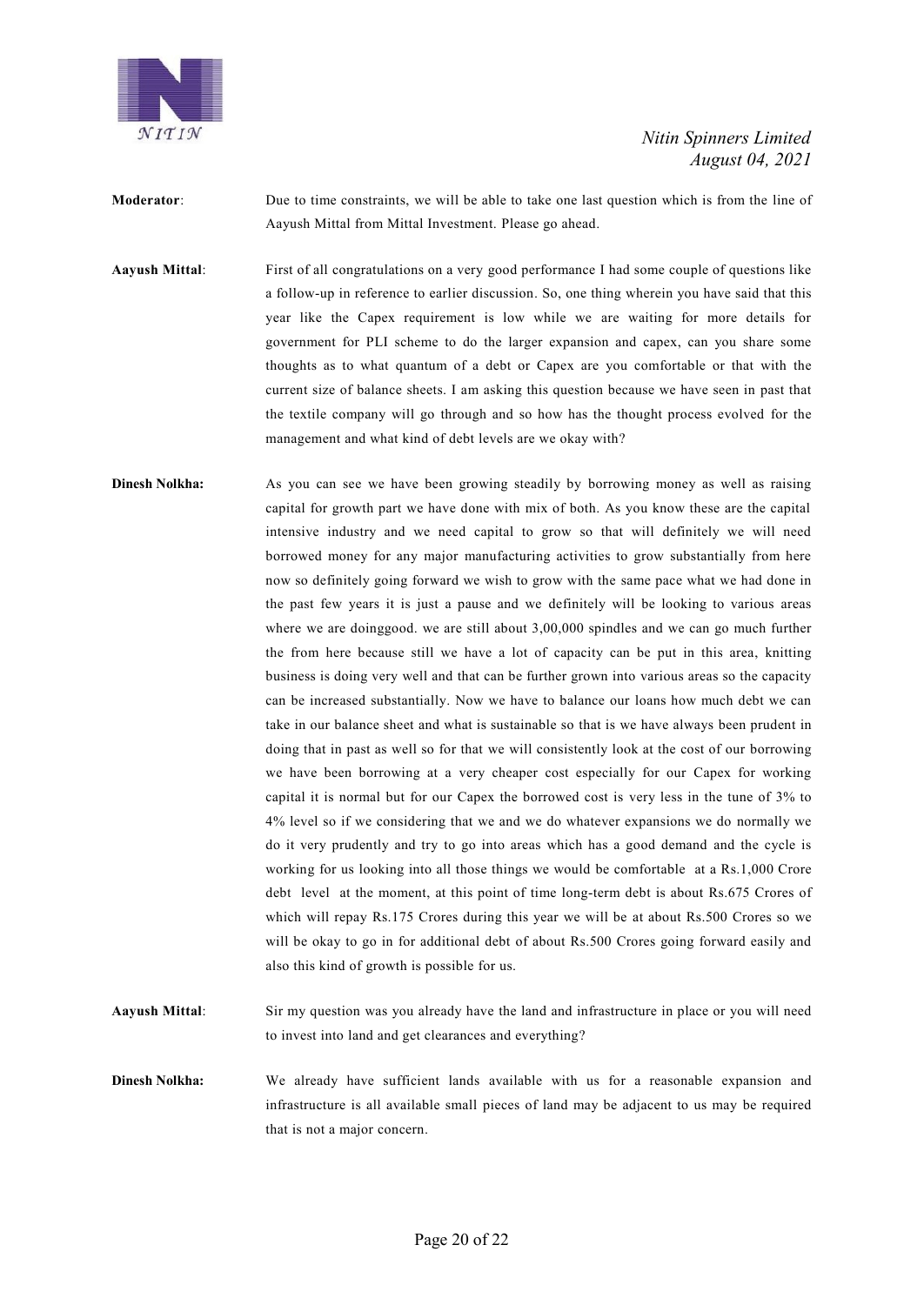

**Aayush Mittal:** Sir one more question if I may squeeze in. What was the realization in this quarter and how are the prices currently like we have read some articles wherein the recent price increase has been very high in international US cotton and yarn can you share something on that? **Dinesh Nolkha:** Realization part for the cotton yarn you are asking for? **Aayush Mittal**: Yes, for your end product. **Dinesh Nolkha:** Yes, cotton yarn prices were about on an average basis was about Rs.315 rupees a kg for this quarter. **Aayush Mittal**: How much? **Dinesh Nolkha:** Major price increase which has happened in this particular quarter we are not seeing any major increase in the yarn prices it is to the tune of maybe 3%-4% and raw material prices have also it means whatever increase has happened was primarily at the end of June or maybe in the beginning of this quarter itself. **Moderator**: Thank you. We will take one last question which is from the line of Jinesh Shah from Kongu Commodities. Please go ahead. **Jinesh Shah**: I would like to know what would be the percentage of cotton mix vs what is the other fibers that we use? **Dinesh Nolkha:** We are using about 90% cotton and 10% is other fibers. **Jinesh Shah**: And what would our order book be like right now. **Dinesh Nolkha:** Order book at the moment, I am talking as of today, could be in the range of about Rs.400 to Rs.450 Crores. **Jinesh Shah**: Thank you so much. **Moderator**: Thank you. Ladies and gentlemen due the time constraint that was the last question. I now have the conference over to Mr. Awanish Chandra for closing comments. **Awanish Chandra**: Dinesh sir just one last thing you have talked about growth things which is our plans. I just wanted to know what is the big picture for two to three years like we are already hitting Rs.500 to Rs.550 Crores run rate from the top line so it means we are already at more than Rs.2,000 Crores topline on yearly basis, what is the plan to make it Rs3,000 Crores any timeline on that so any tentative plan which you can share with the investors?